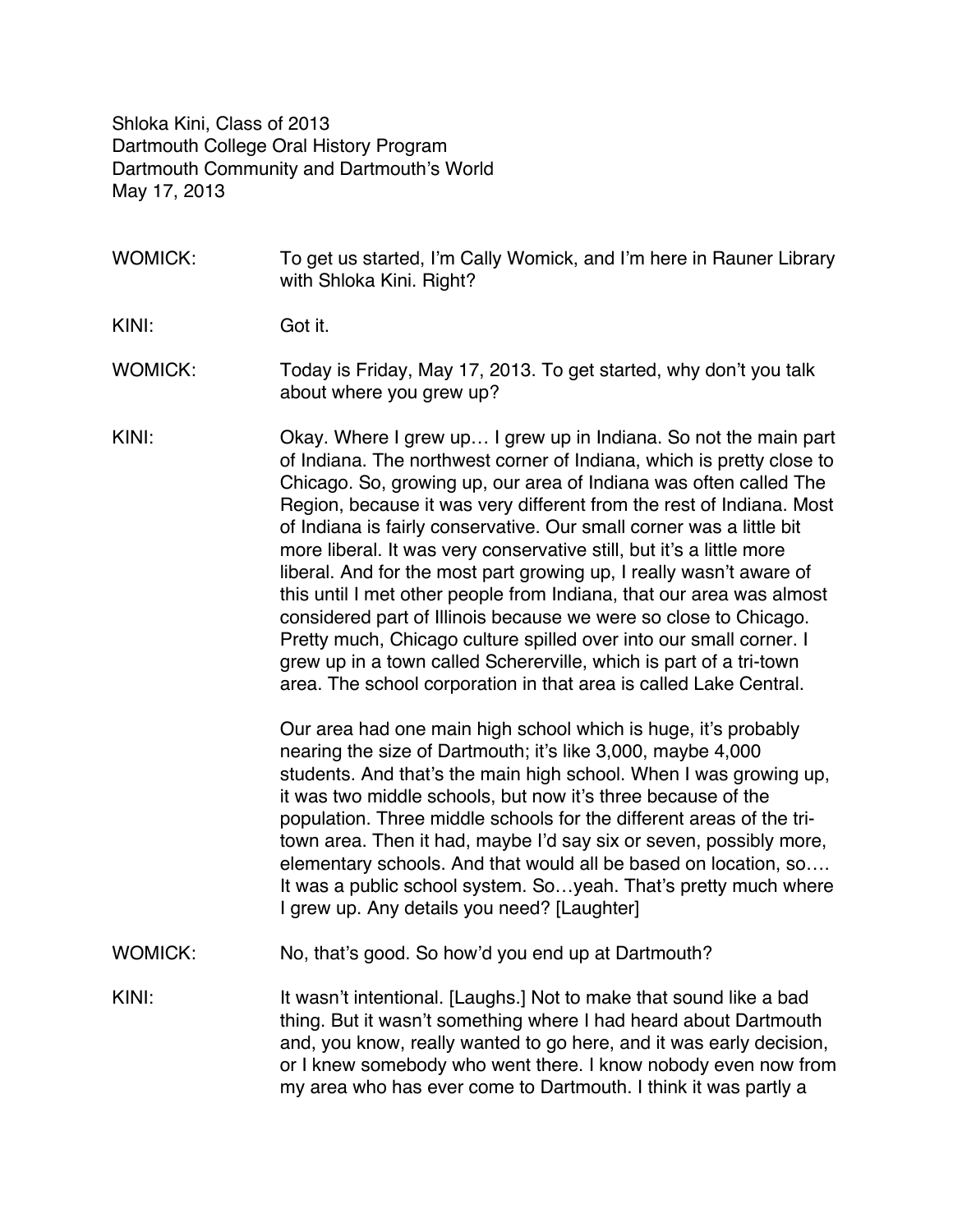combination of my parents' worries and my own, through the college application process, that sort of resulted in me coming to Dartmouth.

So I should preface this by saying that my parents grew up in India; they were born and raised there. So my dad is now a naturalized citizen, but my mom is still an Indian citizen. But I was born and brought up here. Within, I guess, our small subsection of our large family, I'm the eldest. So there really weren't any cousins or anybody I had to compare to, you know, about the American schooling system or college applications. The whole process was very nerve-wracking for our whole family.

There weren't any predecessors or advice or tips I could get, except from, you know, school advisors or anybody we knew. So there were some very odd stipulations in the college application process for me. The first one was I wasn't going to get to visit any of the colleges, partly because they were worried, as was I, that I might set my heart on one institution; and if I don't get in there, I'll be crushed. And I know more than the rejection letter, I'd be giving myself a hard time. So that was one. Um, I applied to around 20 schools, which was horrible; just with the number of essays, the number of rewrites, the number of things to just keep track of for different universities was crazy. Of course the Common App helped. But, you know, each of these schools had their own supplement.

I applied pretty much everywhere: in-state, out-of-state…yeah, everywhere. West Coast, East Coast, Midwest. Then after I think maybe March, April, somewhere around there, when the decisions start coming back, that was when I looked at all the ones where I actually got admitted and started to look at those more seriously. I think once I started looking at those, it was between maybe two or three schools, Dartmouth being one of them.

I did get a likely letter from Dartmouth, which helped. We weren't really sure how to handle that because obviously that's like a new thing; the likely letter sort of…. says, *Hey, we would like to*…. It's basically like a precursor to an admission letter. So we weren't really sure how to handle that, but we were like, "Oh, this must be good news. Let's pursue this further." So it was primarily between three places: One was Dartmouth. Another one was a school that had no fraternity or sorority system. And the other one was an in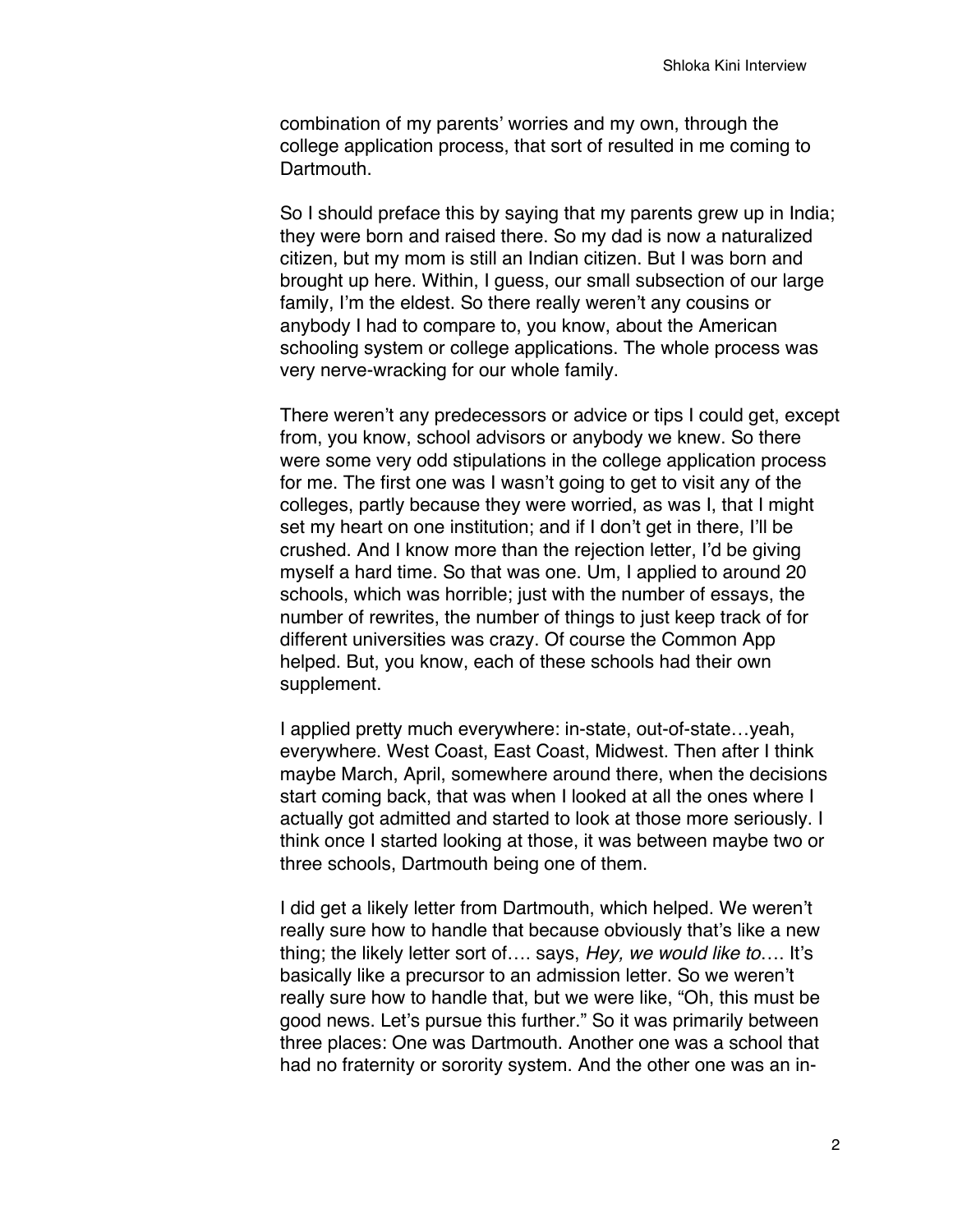state institution, Indiana University, which would give me a full ride. So it was a lot of different things.

I know definitely one of the things that narrowed down my choices and made Dartmouth at the top of my list was the financial aid I received from Dartmouth was far better than from a lot of the other places where I got accepted. So, it was a tricky decision because I knew coming into Dartmouth…. I mean I didn't know the extent of the fraternity-sorority system. I'd just heard about it. And it wasn't really something I was looking for in an institution. So I wasn't sure if that would be a big deciding factor or not.

I came to Dimensions. I liked Dartmouth. I was a little bit apprehensive about it being so out of the way because, you know, if something big or very scary happened, I felt like, "Oh, we're in the middle of nowhere." You know, how am I going to get resources and people if it's so far away? But, yeah. That was kind of how I decided. I knew that I definitely wanted a change. I knew if it was up to me, I would probably go to school as close to home as possible. But I'm glad I did come to Dartmouth. But it wasn't something planned. It just sort of happened.

- WOMICK: Oh, yes. And so the first time you saw campus was when you came for Dimensions?
- KINI: Yeah. I came for Dimensions. And, I went to a couple of the events here and there. Met some nice people. I have to say that even after Dimensions, I wasn't um…I guess I wasn't, …very, very fervently enthusiastic about the school. I don't think I got that way about any school, really. I thought the campus was incredibly beautiful. And the people that I did meet were really nice and really welcoming. But I wouldn't say that I was over-enthused, you know, *this is the one place I want to be, and this is where I picture myself for the next four years.* I wasn't over-enthused that way. But I did like the school, and I think the biggest selling point was the whole undergraduate teaching thing. Besides the financial aid, the fact that there was such a focus on undergraduate education was definitely one of the reasons that I really liked the idea of coming here originally.
- WOMICK: Mm-hmm. Yeah. So then, did you go on a first-year trip?
- KINI: Yes, I did. I'm not an athletic person by any measure of the word. Plus I do like gardening a bit, so, I chose the organic farming one,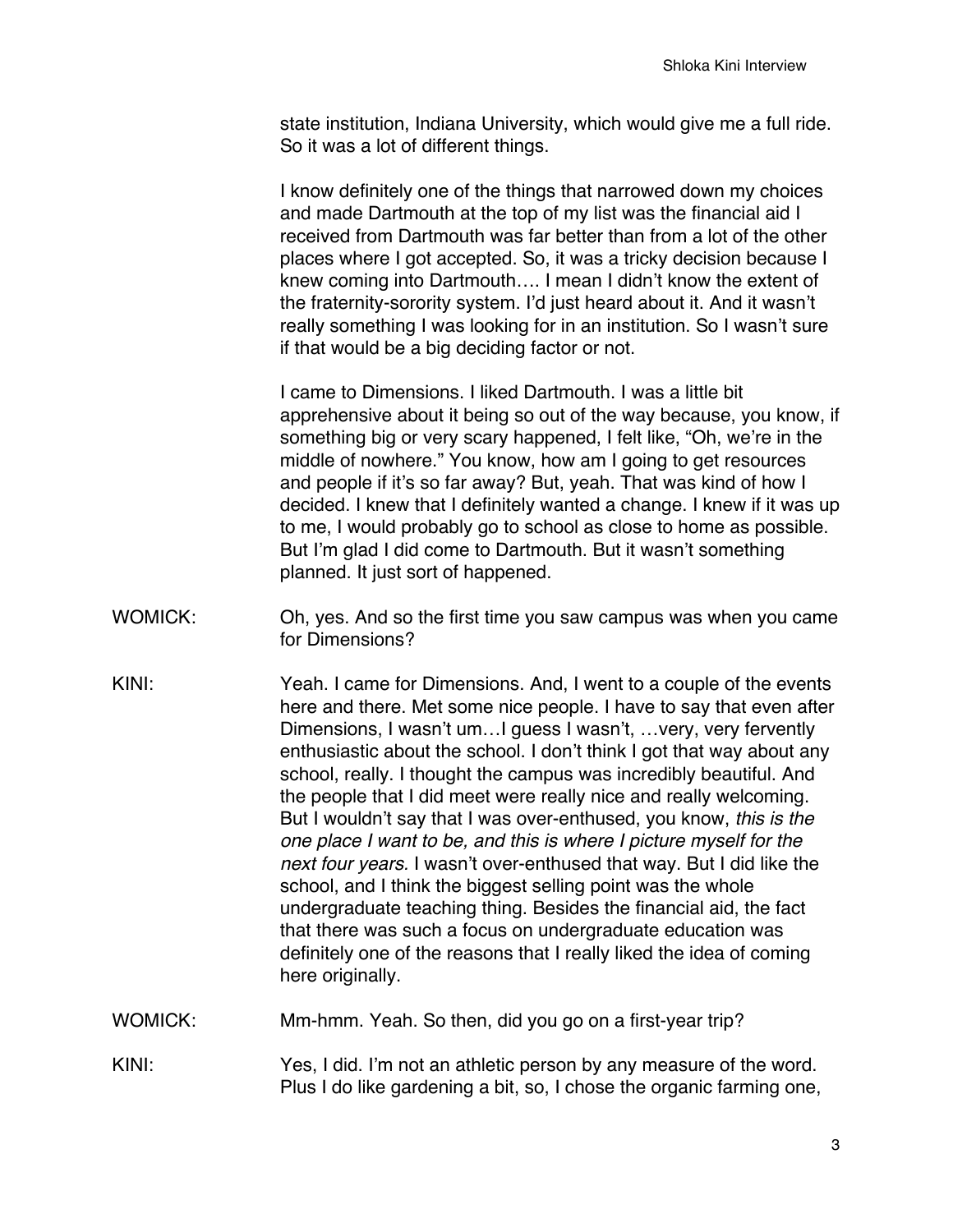which was fun. I didn't realize I'd have to canoe, which kind of freaked me out. But, yeah. I did the organic farming trip. That was really fun. I will say that it was a bit overwhelming to see the number of performances that amount from the DOC trip. Because these aren't just, you know, small skits. These are like full-scale performances. That happened both at Moosilauke, and that happened again, for the freshmen once you first come to campus. And I was just thinking, Wow! They really like the freshmen. [Laughter] That was my first reaction. They really want the freshmen to feel welcome. So, yeah, it was a nice trip. I met a lot of people…It's interesting to see now a lot of my DOC tripees that I haven't been in touch with, seeing where their paths have gone through Dartmouth.

For example, both me and one of my tripees, I think, on our DOC trip, sort of pretended to be sick at one point, sort of an acting thing, because another DOC trip was going to be coming to our camp. I find acting very fun, and this was something she enjoyed, too. And now she's a theater major. So I think, "oh, yes, I know where that all started." So I did the organic farming DOC trip, came back here. That was it. I'd say that in retrospect, DOC trips were a lot less overwhelming than orientation was.

- WOMICK: Mm-hmm.
- KINI: Which I guess when you're in the moment, you really don't see that. I mean, when I went to the DOC trips, I was very apprehensive about, number one, leaving my phone; so if anything goes wrong, I was kind of worried about that. And just, for one week going out into "the wilderness". Because I didn't grow up in that type of area. Although I did find out once coming here that whenever I said I was from Indiana, people generally thought I grew up on a farm …[Laughs] which was an interesting change of perspective, I think.
	- WOMICK: Who were your trip leaders for that?

[Laughs.]

KINI: Oh, goodness. I'll have to say I honestly don't remember their names. I do remember both of them were involved in…. Okay. I know one of them was Dan. One of them was Lucy. Lucy and Dan. I think? Yeah, I think so. [Laughter] Yeah. Lucy, she was in Rocky [Rockefeller Center]. I don't know if she was an econ or gov major. But she was very involved in Rocky. Dan, I think he was a member of I think I wanna say the a cappella group is the Cords?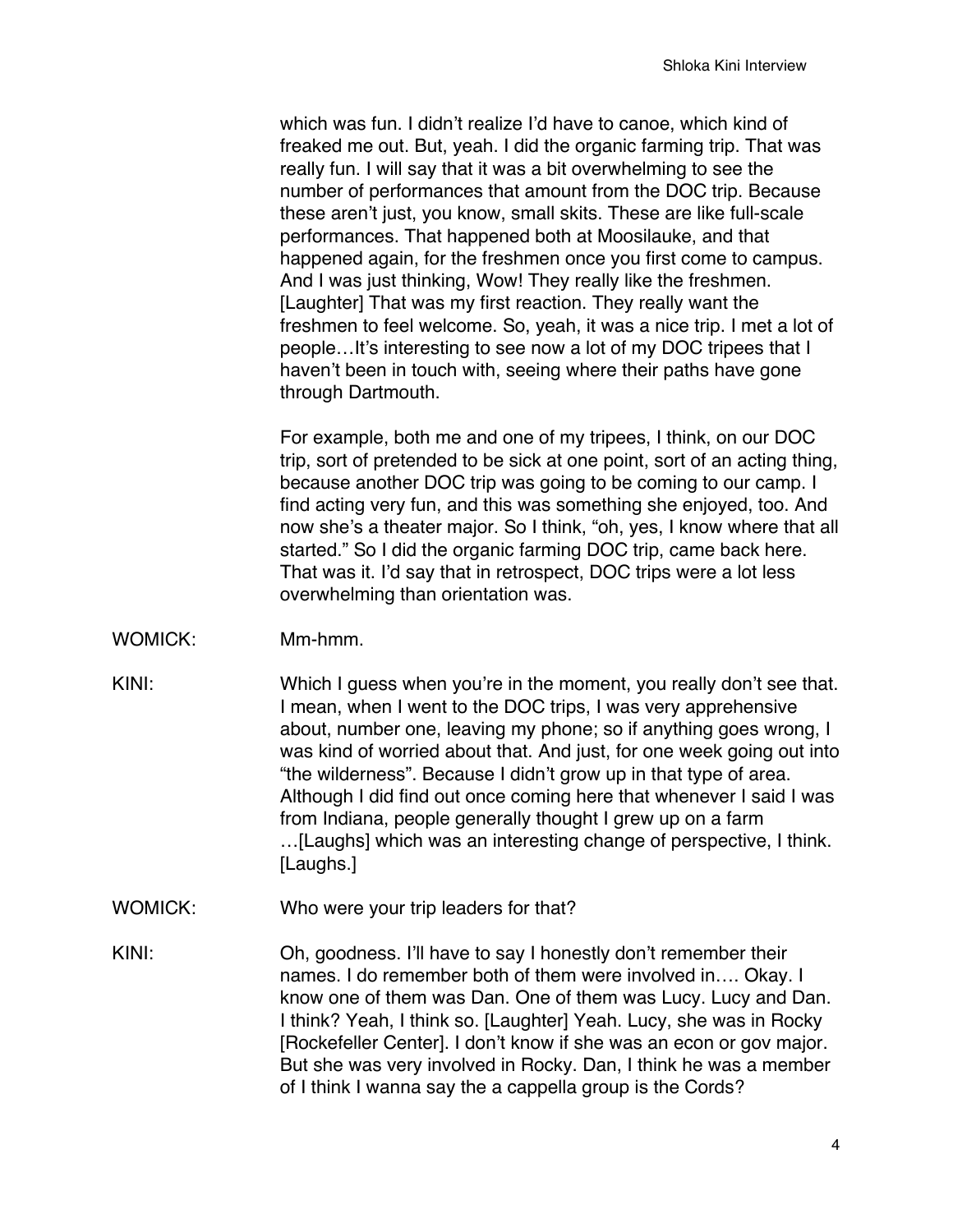## WOMICK: Mm-hmm.

KINI: And he was also a member of the Ski Patrol. I want to say he was an econ major also, but I'm not positive on that. Yeah. I don't remember what years they both were.

WOMICK: That's fine. So how was orientation?

KINI: Ah...crazy. And I mean classes-wise, my parents and I had already sort of devised a plan: take the intro courses in a couple of these areas, and then do your distribs. And that would pretty much take care of me for a couple of years, in terms of planning for courses. But what was overwhelming were the clubs. I mean I was the person in high school who joined everything and anything, because I really didn't have, you know, that one specific field of interest. I liked learning about all sorts of things. And I if I could learn one new thing from a club, then I felt, okay, that was worthwhile. So coming here and seeing like 300 clubs on the list…about like 30 different performing organizations, so many religious organizations, which didn't exist in my high school, and cultural organizations, and then teams. And it was a lot to inhale.

> And I think that was what overwhelmed me the most, because, number one, this is prior to having any knowledge of how the quarter system works or what your class workload is going to be, which I realized played a big factor. So, you know, before all of that, I had to basically…sort of the equivalent of "tie yourself to a chair so you won't get up," you know. Don't join everything. Because I was afraid if I overcommitted myself there, I knew that, if it was something I really enjoyed, my classes would suffer. And I really didn't want to do that to myself, especially my first term.

So, I did join a couple of activities. I did START that term, Student Teachers for the Arts, which was a lot of fun. I was in Vandana my first term, the South Asian Dance Group. I want to say I was in something else, but it escapes me. But, yeah. I joined a couple of activities. I think if I had to do it over, I might have invested a little bit more time exploring the performing groups because that was definitely something that I wanted to do in college, um, more vigorously because I didn't have that opportunity in high school. But, I think once my schoolwork took over, that idea sort of drifted away. But, yeah, that was orientation for me.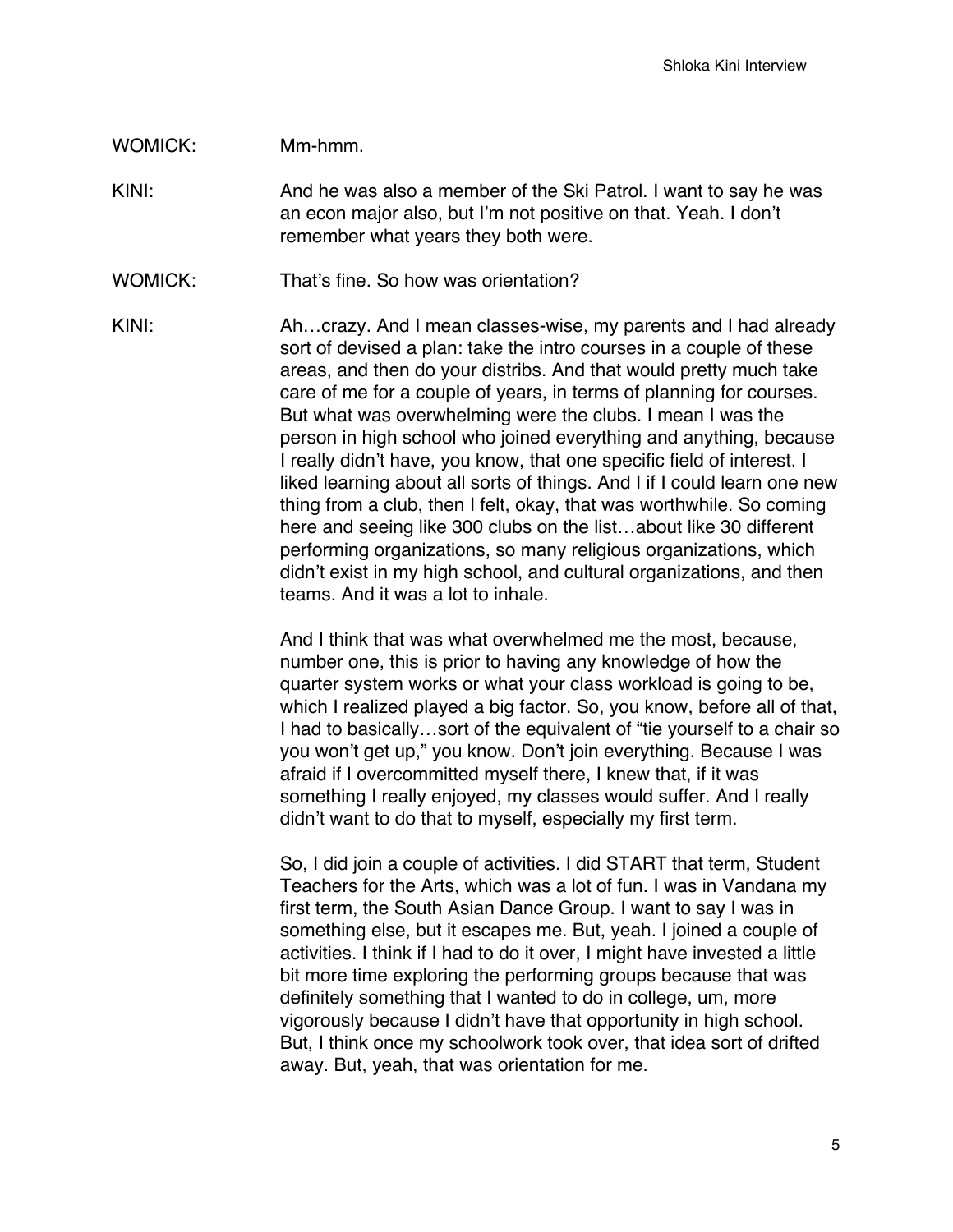## WOMICK: How did freshman fall go?

KINI: Freshman fall…. Okay. I would definitely say it went a lot better because I had excellent professors my freshman fall. I would say, yeah, all three of my professors that term really gave me—they showed me all different facets of Dartmouth. And they were so supportive and so helpful, which I didn't realize was that great a boon, to have all those things happen within one term simultaneously, especially your first term. Grade-wise… I mean, obviously I could have done better. But I think it was also just getting adjusted to the whole quarter system and knowing, what were the expectations in class.

> Yeah. I'd say that first term was probably one of the more balanced terms I've had at Dartmouth; because once I started to get a little more in depth with my major and with some of my other interests, that was when my time started to really disappear. That first term I would say, because I kept it to a very few small activities and I had really great professors, it was one of my better terms at Dartmouth definitely.

- WOMICK: Mm-hmm. What about winter and spring?
- KINI: Give me a minute. [Laughs] Winter and spring.... Wow! Okay. I'm trying to remember the classes I took…So when I initially came to Dartmouth, my parents had advised me to try for a computer science and econ double major because…I—in retrospect this might also not have been a great decision, but on a lot of my college applications, I put down "undecided," which can be looked at in two ways: One, you can't make a decision; or two, you have a lot of interests. I was going for the second one, but obviously you can't judge how the admissions committee will look at that. So coming into Dartmouth I, still didn't really have an idea of what I wanted to major in. So they suggested, you know, Dartmouth is known for econ. And computer science will be, you know, a very practical major. So why not take the intro courses in both?

So that's what I did my freshman fall. Even though I didn't take an econ course the following term, I still really liked Rocky and wanted to stay involved. So I heard about something called the First-Year Fellows Program. So I took the Intro to Public Policy course my winter term because that's one of the prereqs for that. And I also took the second course within computer science. My third course was Chinese mythology—right, my first-year seminar.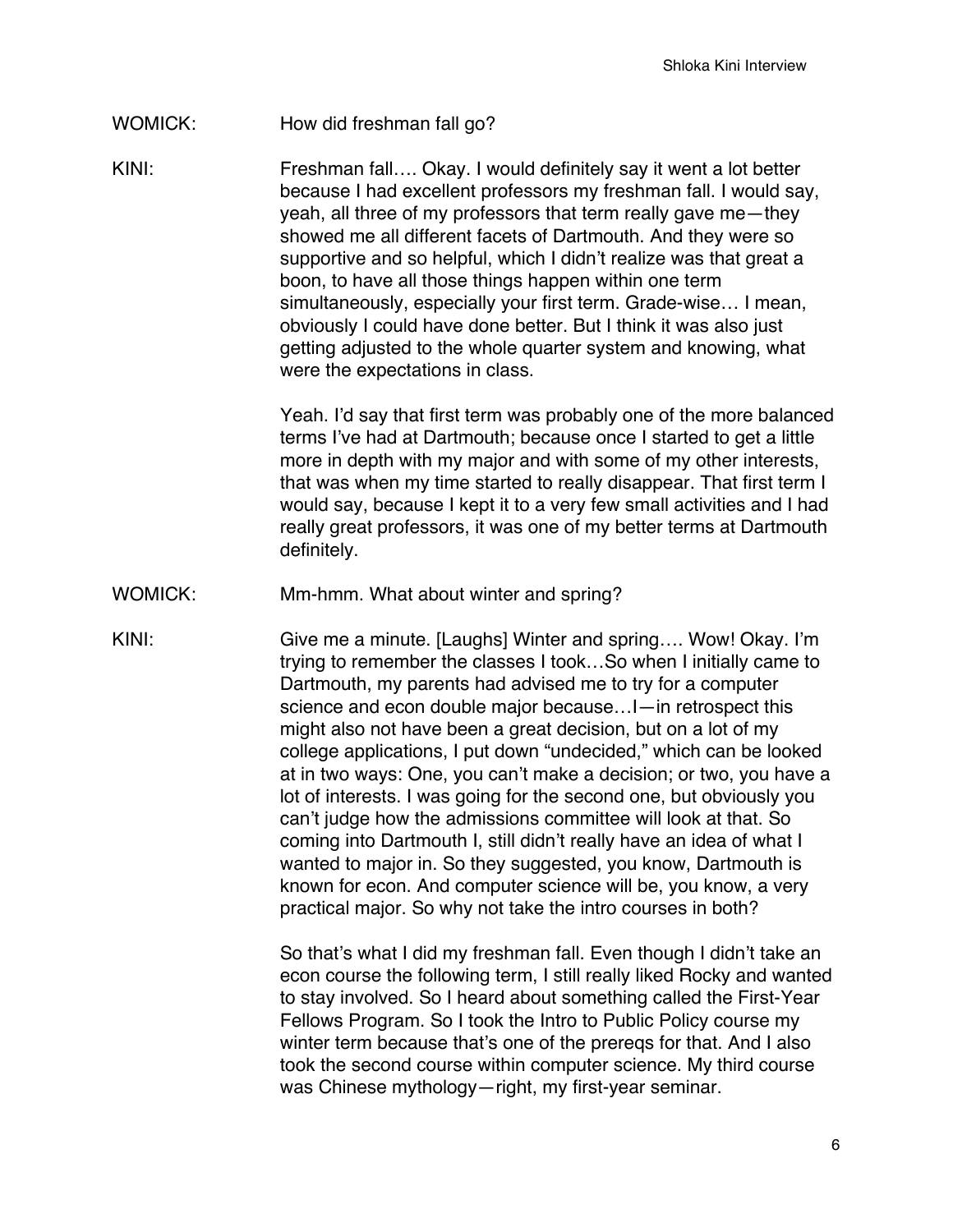But, yes, those were my three courses for winter term. I would say that was also a pretty good term. I definitely cut back on the extracurriculars, and I started my internship with WISP, which was a lot of fun. That was a lot of fun. Because the internship, even though it was in the computer science department, it taught me a lot about photography because it was having to do with animation and modeling lighting. So essentially what I had to do was take a bunch of pictures of an object with different shadow parameters, and then, with some assistance from a grad student, model those on a computer to see how close computer lights can mimic real-world lights. Pretty closely actually. But yeah, that's when I started my winter term.

My spring term was really cool because I got to take a course in ethnomusicology, and the subject was South Asian music. So we spent a great deal of time on Bollywood music, which is one of my all-time passions, Bollywood music and movies. So that was really cool. Oh, yeah! My freshman year I also got to see Ravi Shankar perform here, which was incredible. Made my parents very jealous. But that was a really cool thing that happened my freshman year.

Let me see, I took in the spring. I took Computer Science 23, which is now 50, which was Software Design and Implementation. Third course—what was my third course? Huh! Can't remember. Now I'm going to feel really bad if I forget. [Laughter] It wasn't religion. It was probably a distributive course. Goodness. I will have to get back to you tomorrow.

- WOMICK: That's fine.
- KINI: Because I honestly can't remember. But, yes, that was for my courses in the spring. Oh, God, this is going to bother me now. But, yes. So I know that I had to drop out of Vandana my freshman fall, so I did primarily my WISP internship as my extracurricular. I must have done something else also. But...don't really remember very much. But, yeah, academic-wise, that was my academic life; those were my three terms.
- WOMICK: Who did you spend time with your during your freshman year?
- KINI: My computer. [Laughs] And that's not really an exaggeration, sadly. Because my freshman fall, that was the computer course where I had come in with a little bit of experience. So it was a little bit easier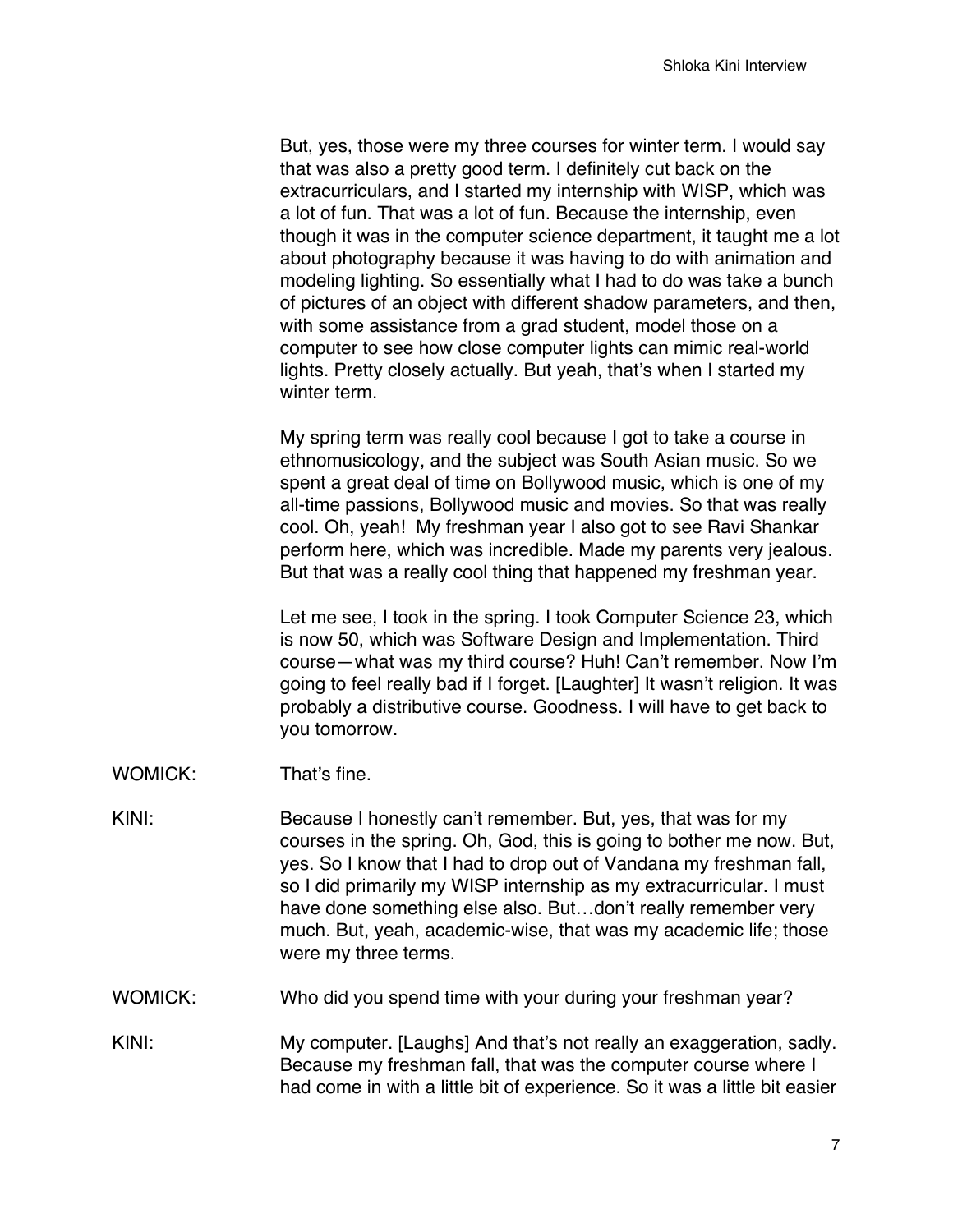for me to manage. Even then, I was going to the professor's office hours all the time. As I went through the other two courses, I started to get… overwhelmed with CS and how much it would eat up my time…So I—I've never really had like a group of friends. I would say the same even now. I never really hung out with like a group. Obviously it was a little bit more of a community within our building and within the freshman dorms because that's what they strive to do. But, I wouldn't say I really had a group of people that I consistently hung out with.

Part of that is because I was a CS major. Not because CS majors are antisocial or anything, but just because it takes up a lot of your time. So the time where other people, you know, would spend doing social activities and getting together, whether it was to go for parties on Frat Row or whether to grab dinner or something, I was always coding during those times. So even when I did have time to, spend with people, that group had already sort of been formed. So it's difficult to get your way in there.

That being said, I would say that I really loved what I got to do at Homecoming. I mean when I heard about Homecoming, I was kind of freaked out and like, "oh God, this is just another version of hazing." [Laughs] Because everybody's going to be running around a fire, and there are going to be people yelling at you, and it was going to be really, really crazy. Thankfully, though, there were a few other girls on my floor who shared the same apprehensions I did. So we were like, okay, we're going to stick together, and we're going to be okay. And the other cool thing was they needed people to ring the bells in Rollins Chapel during the ceremony.

And apparently—I found out later—the only time they ever opened those bells to be rung is during Homecoming. And I got to be one of the bell ringers. And that was so cool. I'm like, "okay, I get to be Quasimodo for a day." [Laughs] So I got to ring the bells. I would say it turned out a lot better than I thought it would. It was still pretty crazy, but I think one of the most comforting things was hearing from our UGA: You know if you get scared or something goes wrong, just call me or find me in my red coat in the crowd, and I'll come get you. Which was really comforting. But, I didn't really have a group, I would say my freshman year.

I mean I'm not saying that I didn't talk to people or anything. It was just…it was difficult to find a group when you're coding all the time. And I think I was probably the only CS major on like my floor. So,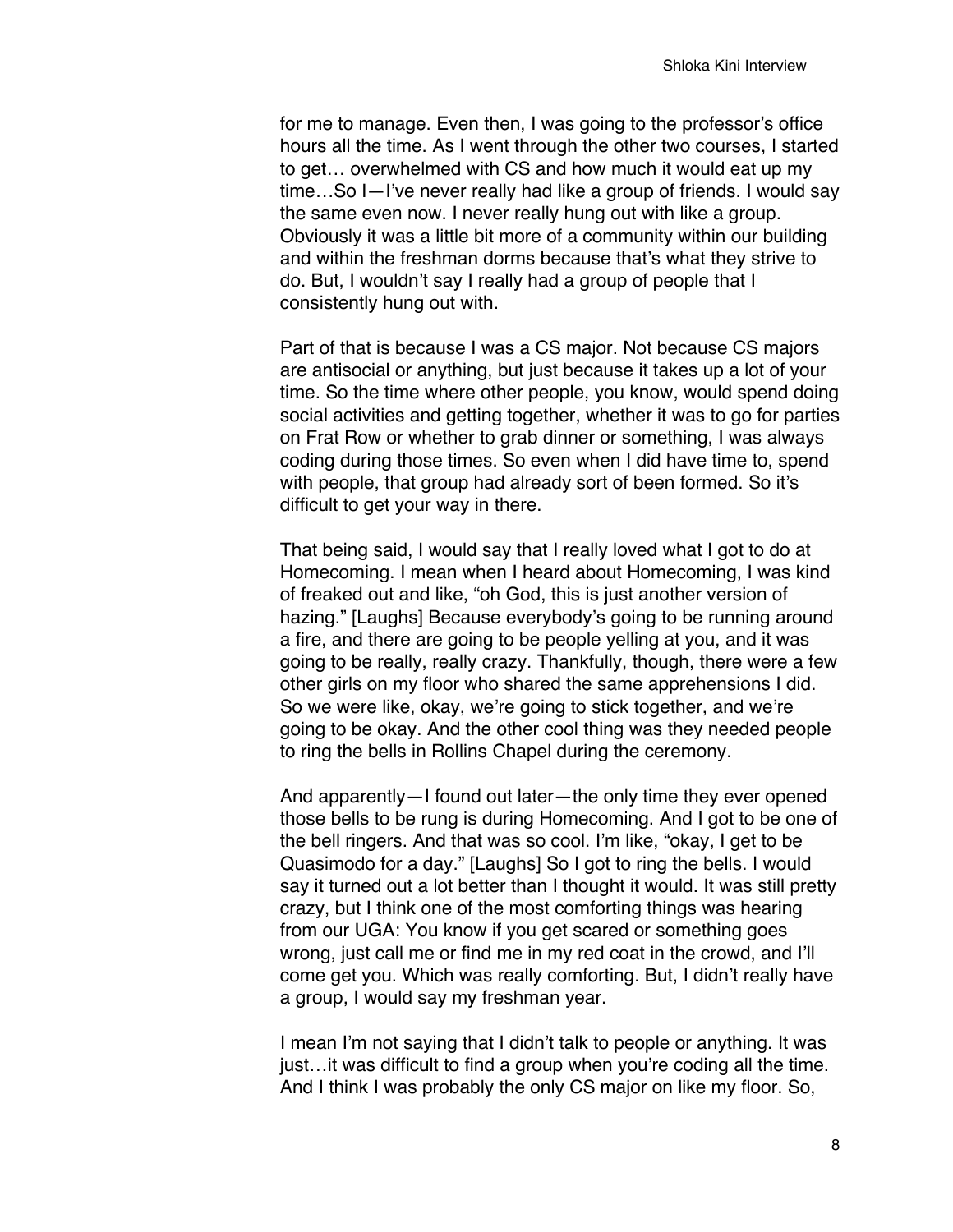every time I would come to the floor meetings, they would ask, Oh, what were your high points, what were your low points of the day? And then I was like "not yet, let me finish this coding." I remember I came to many of our floor meetings as a freshman with my computer there, still debugging something…This makes it sound very sad. But I don't think that in itself was something that I really was worried about my freshman year because I was doing work. So I was always busy.

WOMICK: Mm-hmm. Tell me about your sophomore year.

KINI: Wow! I should have prepared more for this. [Laughter] My sophomore year, what did I do? Okay. So freshman summer came. I did, surprisingly, get into the first year Fellows. I wasn't expecting to because I was a computer science person by that point, because I had taken three of the courses already. So they were kind of surprised: Why would she want to do something in Rocky? You know because I was not an econ or gov person. But I surprisingly got in. So I got to do an internship over the summer for an environmental NGO in Washington, DC, which was another experience in itself. I think in terms of groups, as you were mentioning, that was where I started to feel part of a group a little bit more. Because all the First-Year Fellows had to stick together in Washington, DC. And we were always called for meetings or for the training, specific skills training. So I wouldn't say we developed a close group of friends, but, we're still together…

> I definitely made some really good friends on that trip that I still keep in touch with who are on campus. I mean, obviously we went our separate ways. But that was a really good experience for me because…. For most of the part of my freshman year, I'd say I spent the time in my dorm, coding. So I really didn't get much of a chance to socialize with other students. So this really gave me an opportunity to do that. And it was the first time I got to be in a city by myself, and I got to do things on my own for the first time. So it was really crazy for me to think about that….

> I know one big point was when I went to the International Spy Museum there, because that was one thing I really wanted to do. But I knew that some of the other students weren't as keen, or wanted to go later. But then I thought, "wait a minute. I don't have to wait for anyone. I can go now!" [Laughs] That notion, that I have this sense of active—activity that I can actually go and do this on my own was a big thing for me.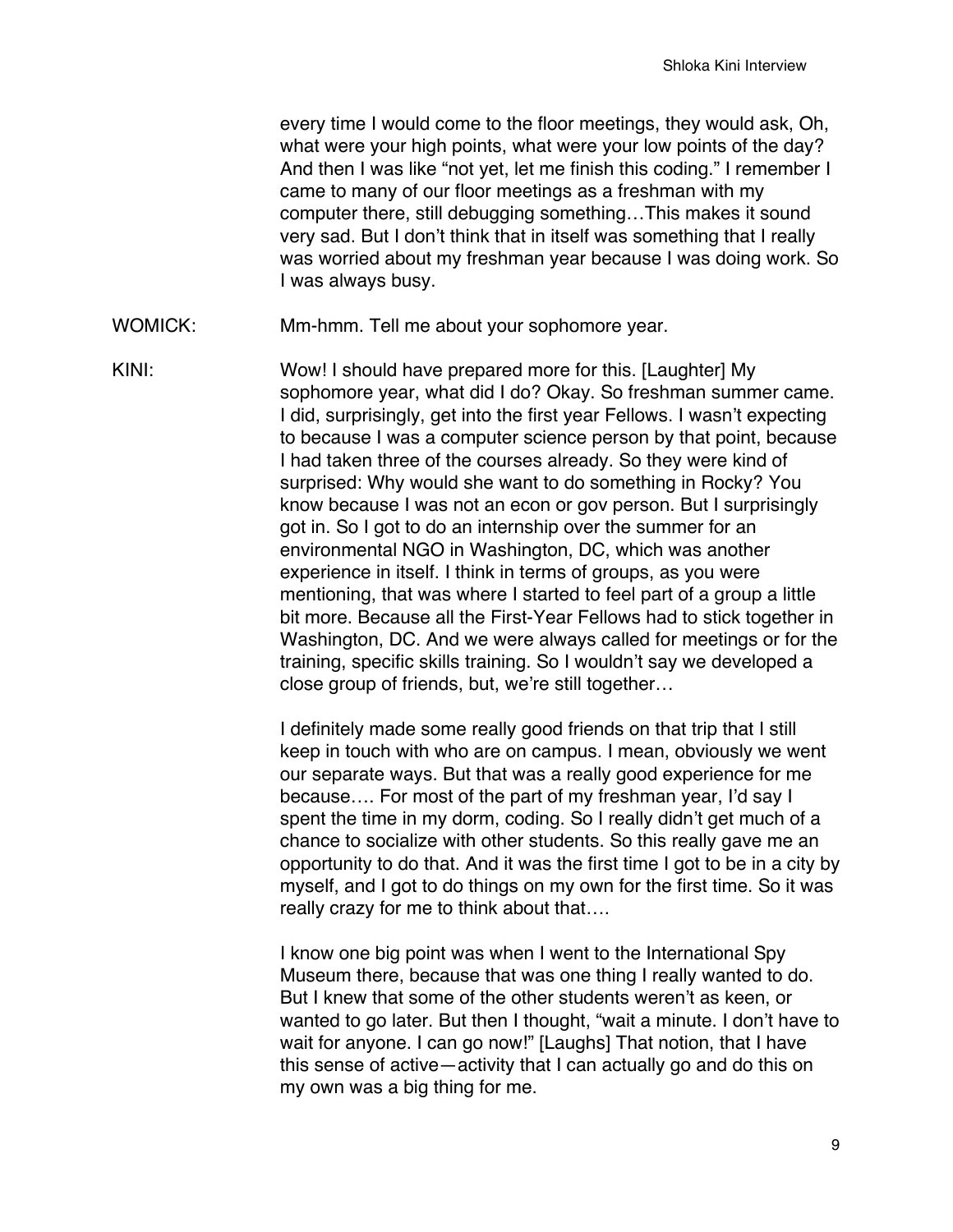So that was my summer. You had asked about my sophomore year. So my sophomore year—my fall was when I started to consider pre-med seriously for the first time. I will say that my computer science class in my freshman spring did not go well because my computer crashed in the middle of my final project. So I lost a lot of my code. And I was basically struggling to play catchup the entire term—or at least for half of the term. So at that point I was coming home to my parents saying, "I'm not really sure if I want to stick in this field." I don't really know if this is something I can do. So I was trying to look at my other options.

One of the things that I did—I think it was my freshman year or my sophomore year—was I took the two career inventories that the Career Services offers. And surprisingly, one of the things that came out as one of my possible strengths was medicine, which my whole life I've never shown much interest in. I know, unusual for an Indian, but…. [Laughs] But I thought, let me give this a fair shake. I took part in the DHMC Shadowing Program my freshman fall. I took a human biology course. I was still taking a math course for my computer science courses. And another distrib, I'm pretty sure. So I was taking all of those courses my freshman fall. I'm not sure what I was doing extracurricular-wise.

Oh yeah, I think that's when I started my radio show. Yes, I had a radio show for a brief period with…I think it's called WDCR. I don't know how many listeners, if any, there were. I know my parents were always listening because I told them when it would be on. [Laughs] It was a radio show where basically I took one particular theme or word or phrase and then played some of my favorite Bollywood songs and my favorite Western Oldie songs to fit that theme. So, for example, one week it was boys' names. One week it was girls' names. So songs that featured those things within their lyrics. That lasted for maybe four terms or so, that radio show. It depended on what my workload was like, how often it came. Originally it was weekly, then it became biweekly—meaning every two weeks, not twice a week.

So my fall those were my courses. And I think after that I came home during my Christmas break saying, "Okay, I'm interested in medicine," which came as a shock to my parents because my whole life I was touting, "I don't want to go near people, I don't want to see blood or anything. I'm not good for medicine." So it came as a shock to them when I said that I was considering it… my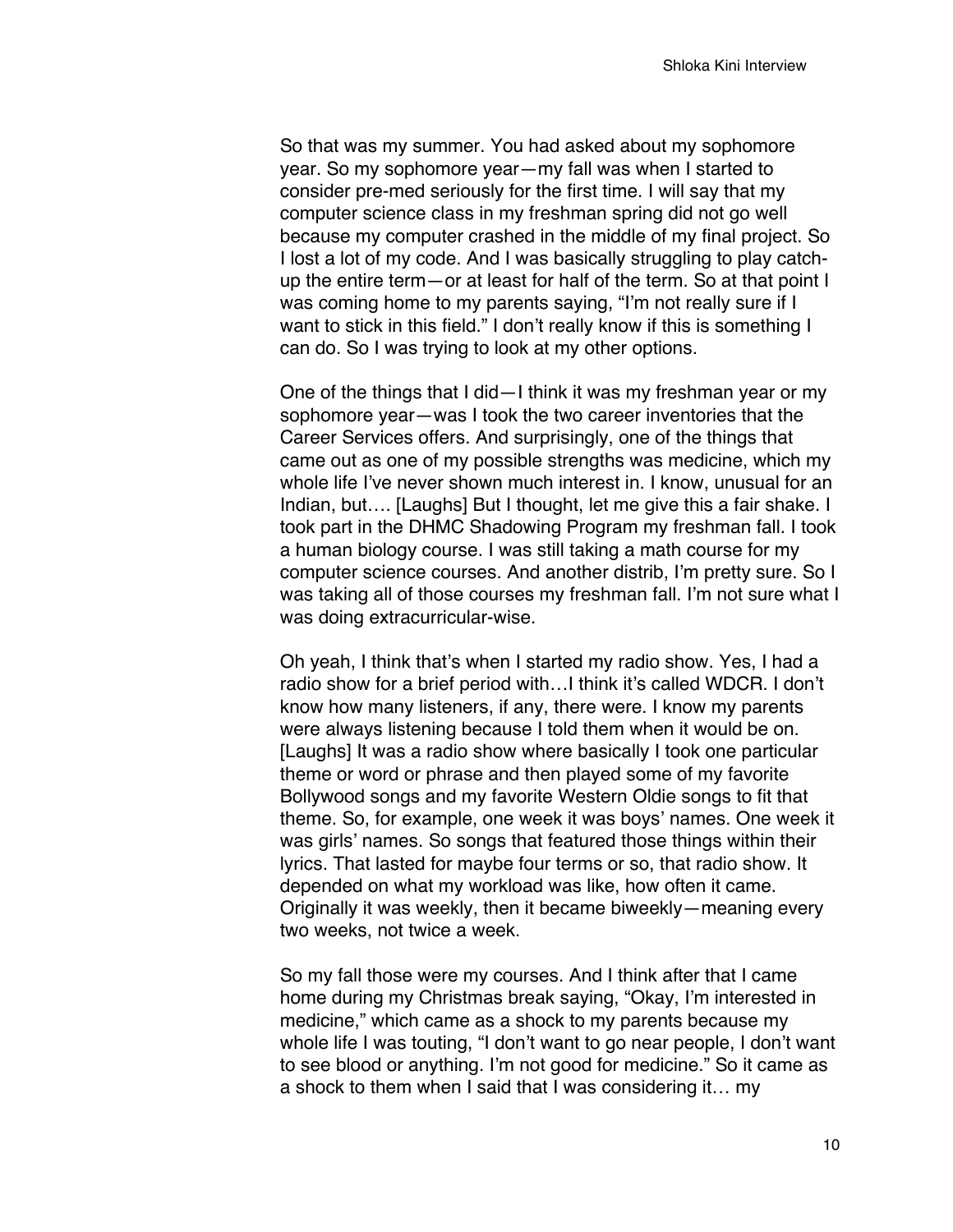sophomore winter—I'm trying to recall what happened. My sophomore winter I think was the first term where I didn't take any courses specific for my major in computer science, just to see what it would be like to have a term at Dartmouth without computer science.

I did take computer animation, though. Computer animation, was still in the computer science department, so it could count for my major if I wanted it to. It wasn't programming. It was the artistic side of computer science. And then I took Music and Science, which was taught by Michael Casey…also a computer science adjunct professor. [Laughs] That was in the music department. So I'm justifying, "okay, that's not computer science either." And then I took—oh, yes. Now I can finally remember the third class: Classics 1 or 2. It was one of their intro courses that would also help me with my distribs. So I took those courses during my winter.

Let me see, was there anything that stood out? I definitely had a lot more time on my hands that term. I could invest a lot more time into my radio show. I'm pretty sure I did a couple extracurriculars. That was when I started getting involved in the Hopkins Center. I was one of the video operators for their play Eurydice, which was really cool, because I'd never seen a play in production before. I think that term it was an eye-opener to see "Wow! The world without a CS major—I have so much more time." [Laughter] It was crazy for me to think. Animation definitely took a lot of time just revising it and making it much more precise. But it was just crazy for me to not spend hours debugging something. And it was sort of liberating in a way.

I should say also at this point that along the way I was taking my PE courses. I think my freshman fall, I took tennis. My freshman no, my freshman fall I took Learning at Dartmouth, which counted for a PE credit. I'm glad I took that because it made it seem a lot less daunting, the whole selecting clubs and courses and everything. Then I took tennis at one point. And I took modern dance, I think, my junior year. Those were my PE's. But I digress. That was my sophomore winter.

My sophomore spring, I took algorithms, and I took Biology 11. I'm trying to recall my third course…Right, my third course was the American Sign Language Poetry Performance course, which, um, I think was probably one of the best courses I've ever taken at Dartmouth. Because almost every week we met a new ASL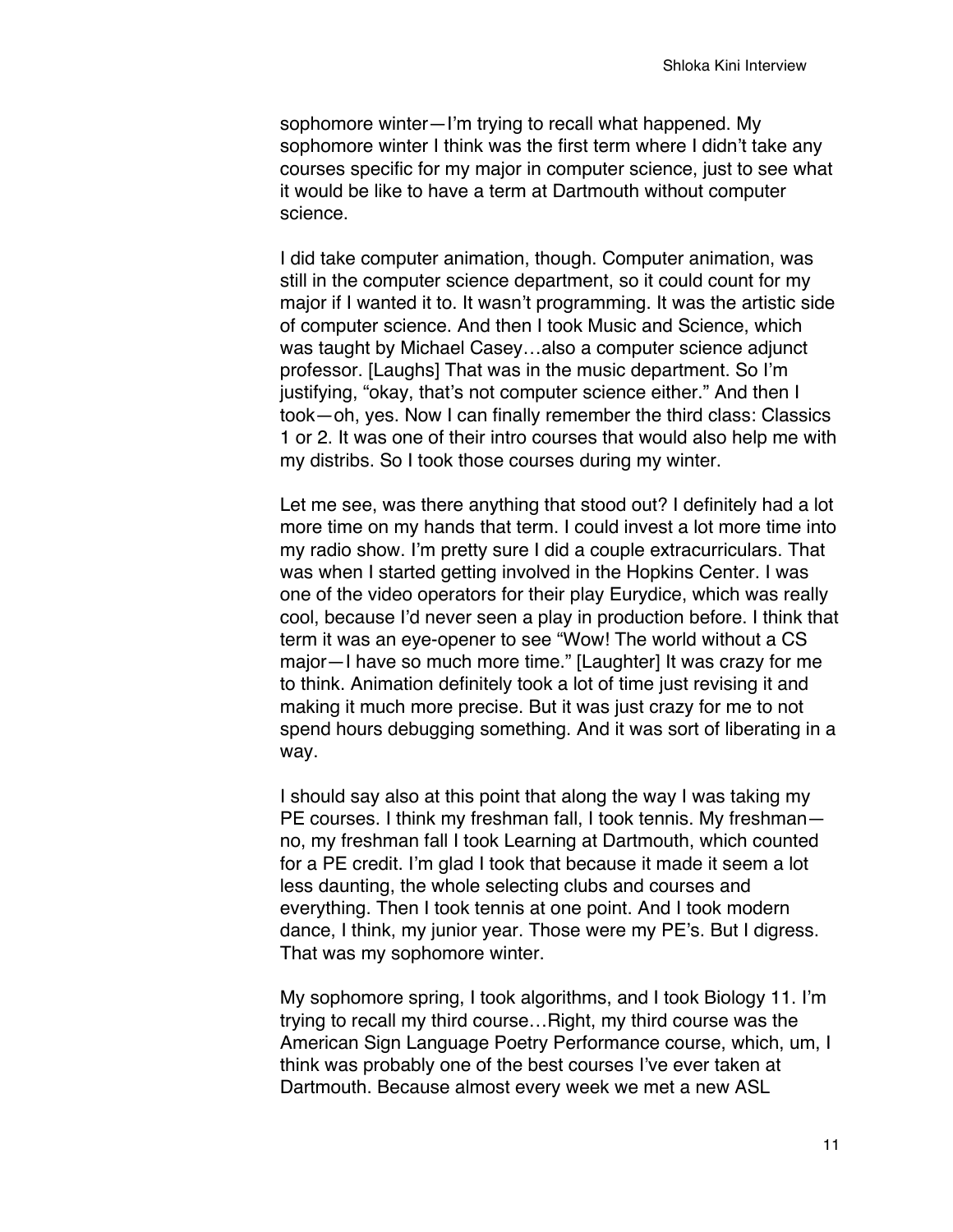performer who was possibly one of the most renowned in the country in ASL performance.

And the thing I think that was striking me so much about the whole thing was not just the fact that I always wanted to learn ASL, ever since I learned the alphabet in third grade. But also because so much of their language is semantic, and a lot of classical Indian dance and a lot of Bollywood dancing—I think partly because they want to sort of mime the lyrics because they are in Hindi—make use of gestures to get their point across. So seeing that in ASL was really cool for me. And that was a really neat class. I made a lot of friends in that class. It was sort of experimental because it was a COCO course. So it was really great for me to take that.

I took algorithms that term. Did not go as well as I'd hoped. That was the term where it was one of two turning points which made me really want to drop out of CS completely. Because in that course I got a tutor. I went for office hours. And constantly I found myself struggling. And… it didn't end well. [Laughs] At least that term didn't. So, that was a really big turning point just because it forced me to reconsider do I really want to stick in CS if this is what I'm going to be putting myself through? I also took Biology 11 because I was still sort of premed on that mindset. But I think the combination of taking those two courses and seeing where that was going to lead me was also one of the issues I had. Because I was trying to do premed and CS at the same time, which maybe some people can handle, but I know I couldn't—at least at that point.

So then sophomore summer came. This was my fourth term in a row at Dartmouth. So sophomore summer came, and it was also another one of those turning-point moments for me because that's when I took computer architecture. And as with computer architecture for many years at Dartmouth, when it's taught over the summer, it's normally taught by a postdoc or a new professor who has not taught much before.

So the particular person who taught our course that year had not taught before. He was helpful, but it was just a very difficult term for me. And I think it was also coming off of my spring term and how stressful that was, and what a blow it was to me that I had to struggle that much in it. That also carried over into the summer.

I took physics also, which was, I think, continuing on that same vein still wanting to be premed. And I think that was when I took my first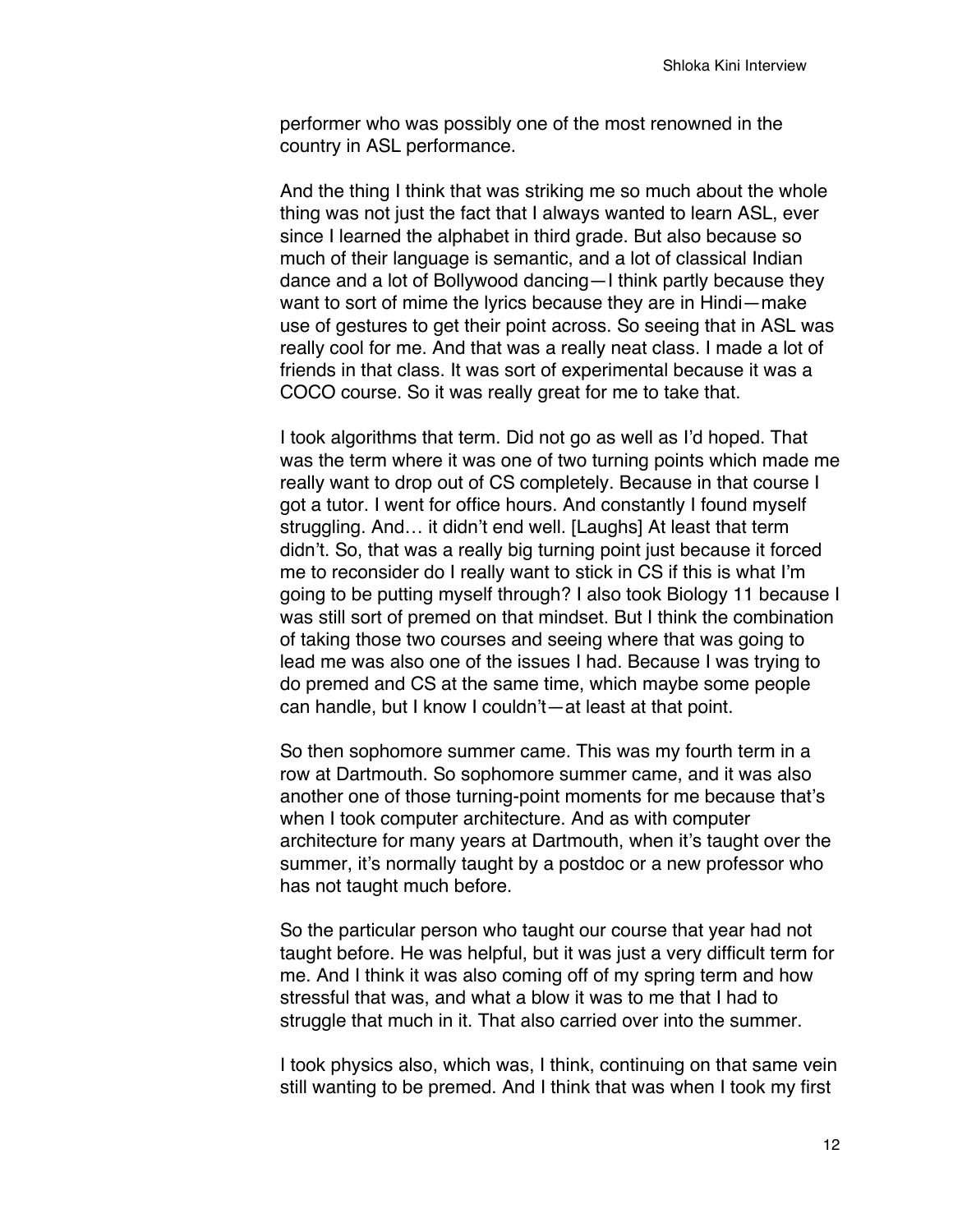filmmaking course in documentary filmmaking, which took a lot of time. And it taught me a lot about group work. But I worked with my partners, and it was a really interesting experience. Getting to work on that film taught me a lot about editing. And I'd always, you know, wanted to do something in media or performance. So it really gave me that opportunity for one of the few times at Dartmouth. That was my sophomore year. So are we going onto junior now?

- WOMICK: Yeah
- KINI: Okay. Now I've got to do this right now. So my junior year—this is what I need to do: I need to check my courses…let me see…My junior fall…I wasn't here. My fall of my sophomore year, one of the things I left out was one of the—I think she's the assistant director or the director of WISP, Kathy Weaver—had met me on the street and told me, while I was walking to one of my classes, that there was going to be some sort of conference for women in computer science. And I thought to myself, "Well, you're looking at the wrong person because I don't know if I'm staying in the field very long." [Laughs] But, I thought, okay, I can do it. I'm still in the CS department, so why not? So I went for that event, and there were some senior girls there. I think I was the only one from my year who was there. Um, there was a graduate student who came from Wellesley because, you know, she would have an interesting perspective as a CS woman.
- WOMICK: That was Becs, right?

KINI: That was Becs, right. Rebecca Shapiro. And there was another student who was a sociologist, interestingly, who came there. I think she might have been in the Women and Gender Studies department also. But it was a handful of students. I don't think I knew any of the other CS women there. Because I don't think any of them were from my grade level. But anyway, it was a videoconference that took place in DCAL [Dartmouth Center for the Advancement of Learning] in the library. And it was with women in Kuwait. And the interesting thing was while at Dartmouth the graduating number of CS majors who are women was 10 percent; in Kuwait at this particular university, it was 50 percent, which I didn't really see the significance of, at that point. I think the more striking thing for me was that this school was gender-segregated. I think that made more of an impact on me.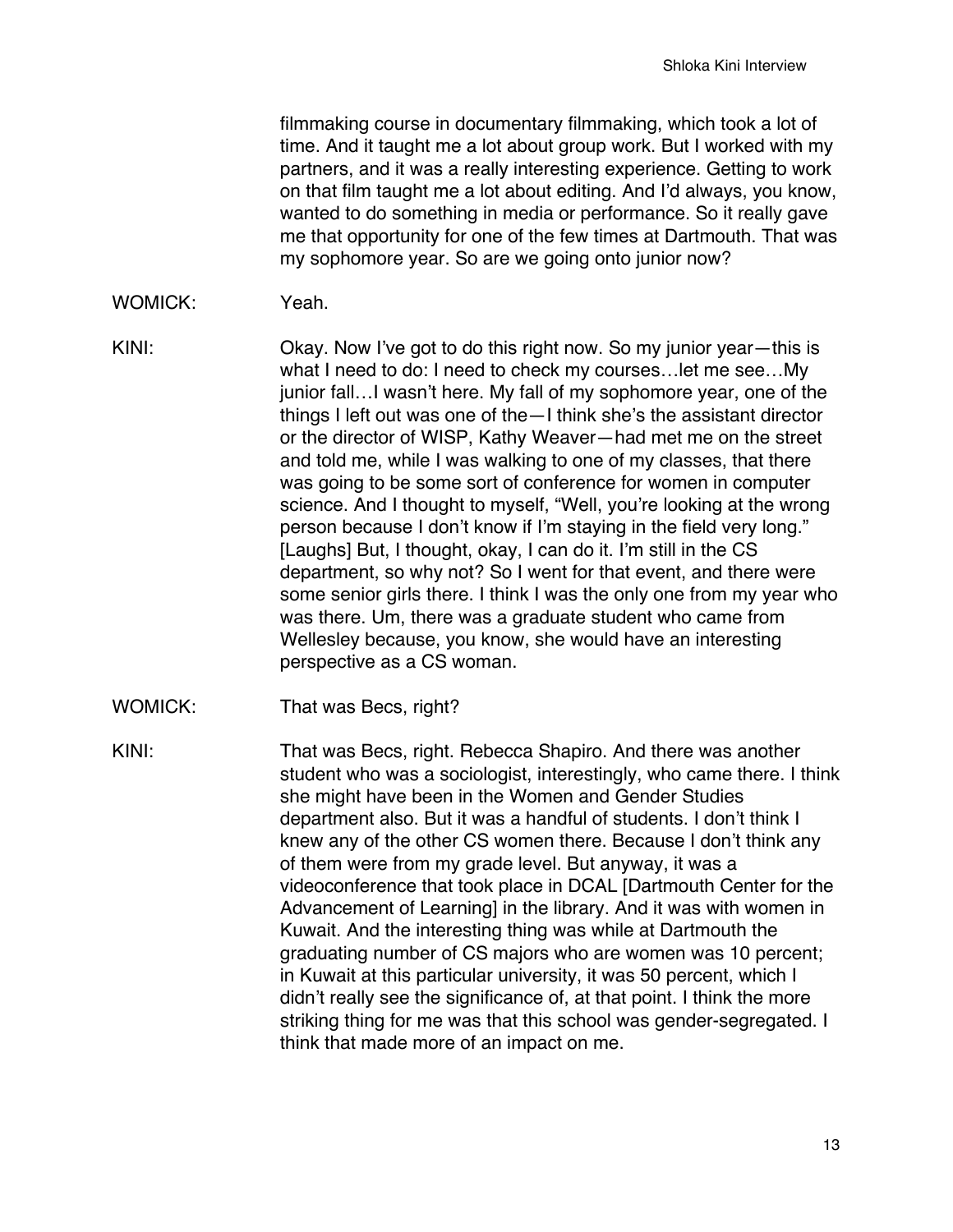I just went into the conference saying, "okay, this is going to be half an hour, and then I've got to go back to the lab and start working on my assignments." But it was really eye-opening, because I thought I was the only person struggling in CS for so long. Forget issues that some people may encounter, you know, because of gender or stereotypes or bias. I wasn't the only one in that room who was worried about, you know, not doing well in CS—or thought themselves a bad programmer.

Because the girls I was looking at, I thought, *you're the superstars of our department. Why are you worried about programming? I'm the one who should be worried!* But it's interesting how insecurities bring people together closer than confidence does. I think that's what I got out of that. Because just listening to the women from Kuwait and just from the women on our side, too, there was definitely a connection there that we could all relate to within CS, being women in CS; whether that was, you know, coding, labs, and working really late in the night. Or whether that was, you know, trying to cope with understanding something that was really difficult within your classes or developing projects, it was really eye-opening for me.

I didn't think much of it after that point. They wanted to do a followup lunch after that. And now Laurel Stavis…she's, I think, working in the provost's office, but she was then the director of the Dartmouth AUK Exchange Program…I had no idea what that was. She attended the lunch because this has to do with Kuwait, this Kuwaiti University… "So let me hear what happened." And we started talking about our experiences. And she noticed that I was a junior and that I wouldn't be on in the fall. So she said, "You should apply for our program." And I said, "But I don't know Arabic."

Because you see the thing is, this program, as I found out later, is targeted towards people who are either studying Arabic, want to work in the Middle East, are AMES [Asian and Middle Eastern Studies] or AMELL [Asian and Middle Eastern Languages and Literature]—I think that's the way you pronounce it—majors. And I was none of those by any stretch of the imagination. [Laughs] So I'm like, "okay, I'll apply." I really wasn't quite confident that I would get it because I'm like, "I have no experience in this at all." But, surprisingly, I did. Which was shocking for me because they'd never had a computer science major working there before. So that was what I did my junior fall. I went to Kuwait.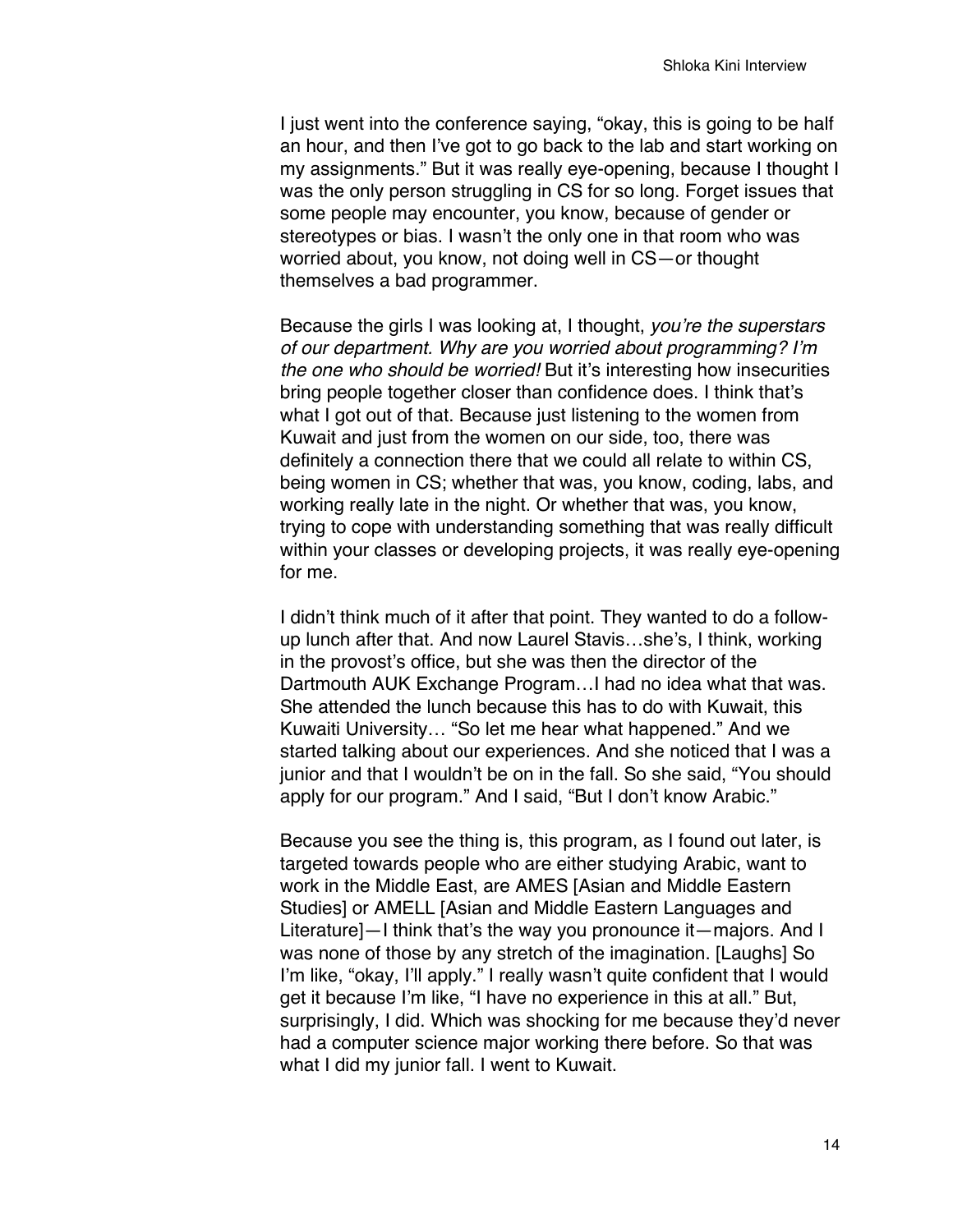And to contrast with your questions about community and, you know, being part of a group, I went to Kuwait alone. They send only one student per term to Kuwait. So my parents were worried out of their minds; especially because my dad, before he came to the US, for his undergraduate he studied engineering. So he got an engineering job in Kuwait for two years. Had no plans to come to the US until some people he met in Kuwait convinced him to try and come and study in the US. Um, so he had memories of Kuwait good and bad—that were coloring his image of Kuwait. And, well, my mom worries all the time. And that, coupled with the fact that our grandparents were staying with us, didn't help either.

So the whole family was worrying: We're sending her off to this crazy place. She doesn't know the language, and she's going alone. Surprisingly, my dad was very supportive. He said, "You know this is the first time she's coming to us, you know, with something that she really wants to do and definitively. Let's go with it." So I think probably until the week that I left, they were checking the papers to see if there were any riots or protests or anything that could possibly go wrong there. Because Kuwait is like this small, tiny semi-stable country within the Middle East. I don't think that really dawned on me until after I went there.

But I went there, and I just loved it. It was great. I got to have so many different placements. I worked in the IT Department. I worked with the same professor who did the Women in Computing research. He's actually coming back to campus, to Dartmouth, this summer. So that was really neat, to finally get to meet him and just have discussions with him about the project. And I got to work in the Writing Center. I got to help students with their writing. And the director of the Writing Center was teaching a class in Asian-American literature. So he gave me the texts dealing with Indian-Americans, and I got to speak to the class about that. It was an amazing experience because it wasn't, and I think I said this before when I had to speak at various forums on campus about my experience: it really gave me an acceptance of my identity I'd never had before.

So growing up in Indiana and being Indian-American was definitely something that for most of my life set me apart from everyone. In most of my classes of 20, 30 students in elementary school and then as you go to middle school, I was probably the only Indian kid. When I got to middle school, high school, maybe there were three or four in my grade. So being Indian was something that always set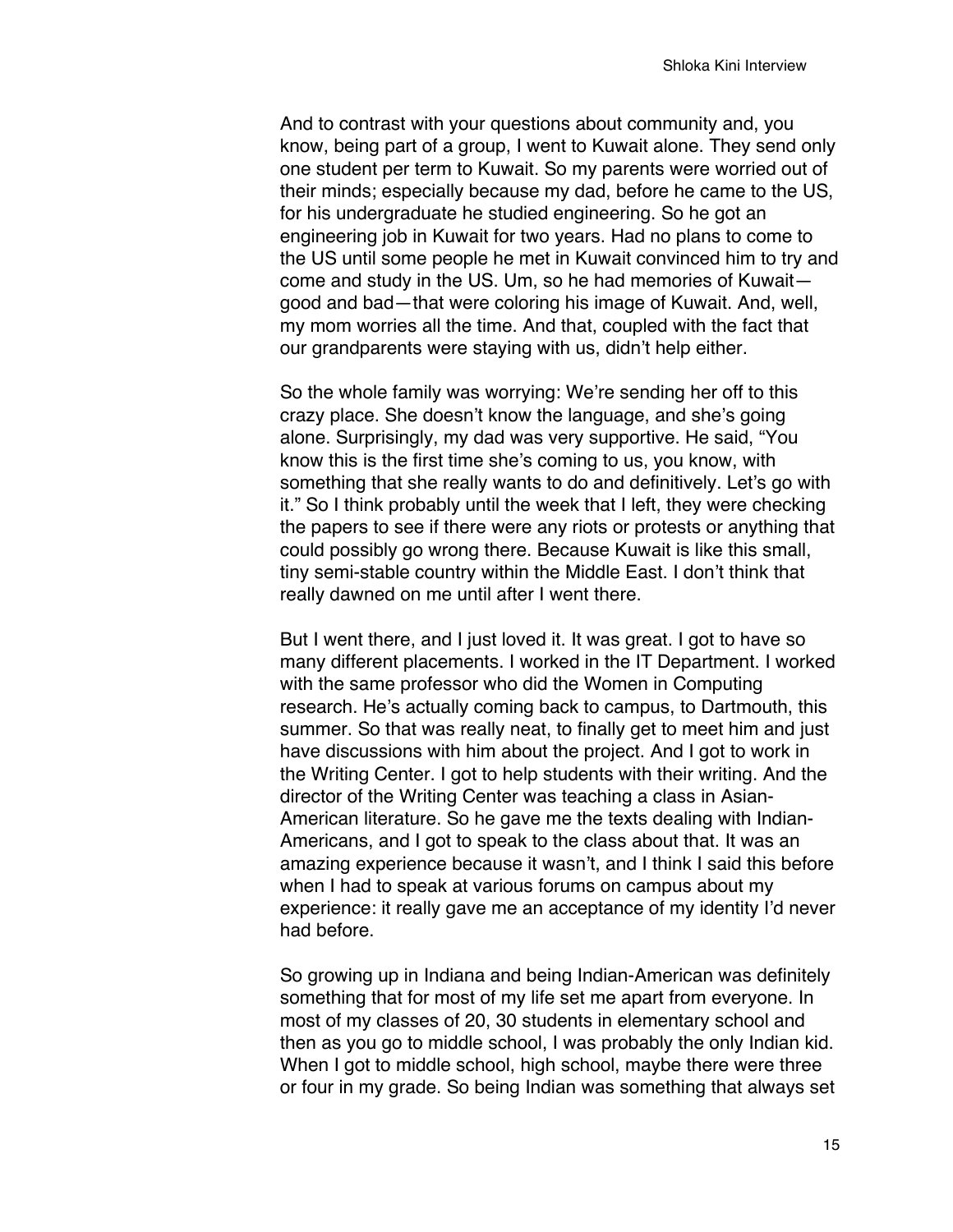me apart, unless I was within the Indian community. So a lot of things that I did, I wouldn't say culturally, I mean there were definitely differences, you know, with holidays and things like that.

But I think what set me apart the most was media. I think that when I was maybe eight years old, that was when I really started getting interested in Bollywood movies. Until then I absolutely despised them. A lot of the Indian media I could see would always be seen as kind of strange. And coupled with that, growing up, a lot of media I consumed was British, oddly enough. Because parents…they want to impart anything that they grew up with to their children, to see if they like it. You know: "I grew up with this. You should enjoy this, too." And obviously, all of the English media that they consumed was British because they grew up in India. So I don't know if this happens with a lot of Indian families, but I know for me at least, I consumed a lot of British television shows. I read a lot of British books, Enid Blyton children's books—she's one of my favorite authors. It was definitely something that set me apart. And coupled with that, I have a very interesting personality.

For example, I think it was in the fifth grade when the whole Pokemon fad started. I was adamantly against Pokemon [laughs] in my fifth-grade class. And that was, I think, partly because my parents had described the word to me about what a "fad" was at that age. And I don't know why. I still do this for quite a lot of things, but I don't know why. I was really advocating for my opinion: "This is just a fad! This will go away in a few years. Don't waste your money on these comics, on these things!" And this was me…at ten. So that was weird in your class when you care this much about not wanting to be part of mainstream. That wasn't the first time it happened, either. It happened quite a lot. And I would always be a little bit different. Always a little bit different growing up. But again, I digress. Back to the point: Kuwait.

So I guess the main point about Kuwait was in the US I would always be too Indian to be American. And even now I notice, Asians aren't really considered part of the American mainstream as yet. But that's just a general observation within media. Like Eastern culture is still considered very separate from Western. So even though there's a big Asian-American population, that's still not considered part of mainstream American culture yet.

But in the US I was too Indian to be American. In India whenever I would visit people, I would be too American to be Indian. When I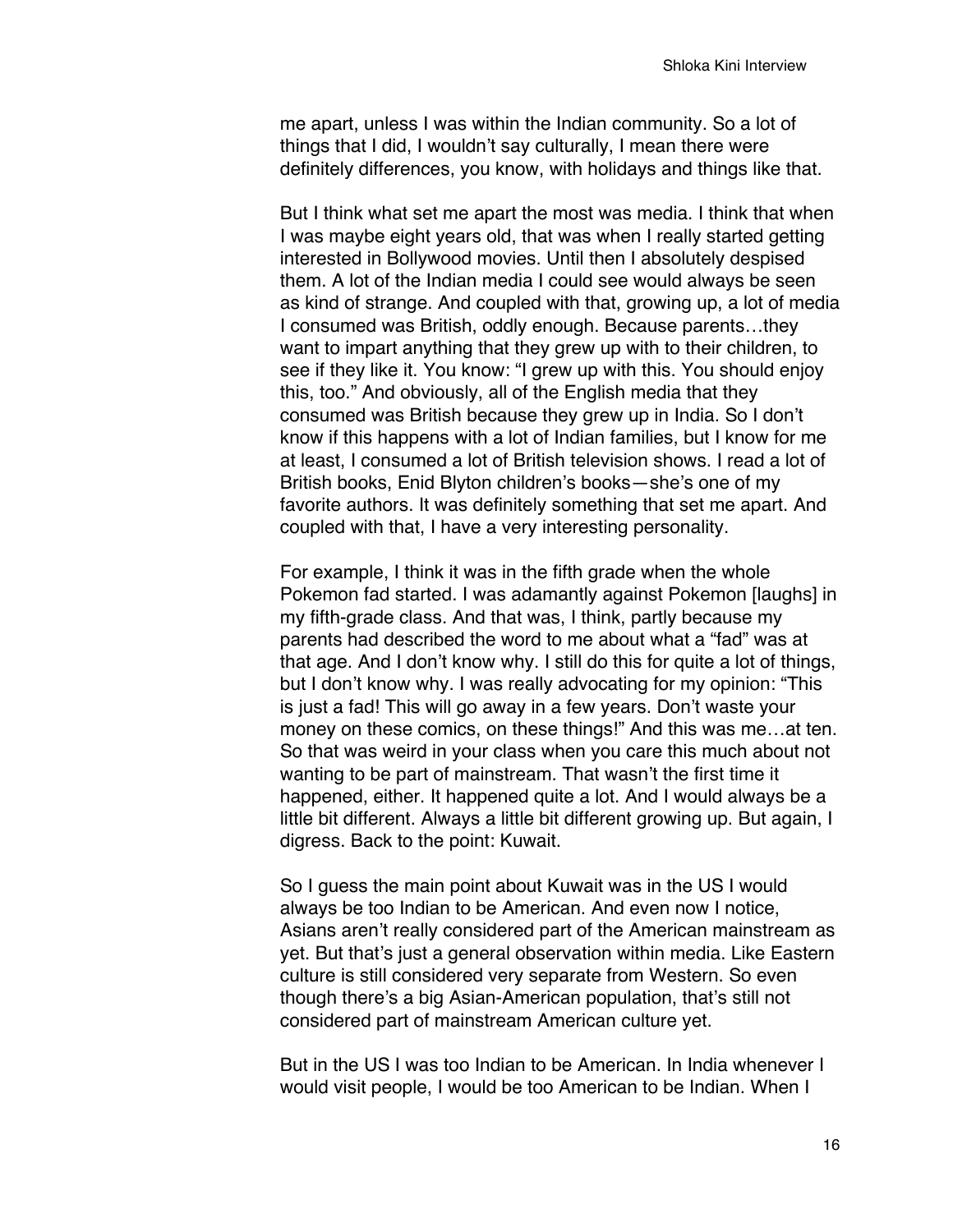went to Kuwait, I could be both, which was really cool for the first time. Because I would talk to these students, and they would know what Bollywood was. They would know what these films were. And they would be interested in talking to me.

I would go to the Writing Center…. And I recall one of the students particularly who had seen me work there for several weeks, maybe three or four by this point, walked in and said, "Hey, Shloka, you know, you've really got to stop this." And I said, "Stop what?" She's like, "You're fitting in too much around here. You're supposed to be the American, the outside perspective!" [Laughs.] And it was pretty cool because I would walk around, and people wouldn't really recognize my background right off the bat. Indians definitely did. But Kuwaitis didn't really. They weren't sure if I was part Arabic or if I wasn't Arabic or if I was Indian. Students weren't sure if I was staff, student, or professor. It was pretty weird the first time somebody said, "Oh, are you a new professor here?" [Laughter]…if you want to think that, go on right ahead! It was really cool.

And another great experience for me was I finally, I think for the first time at Dartmouth, really significantly brought music back into my daily routine. In Kuwait, I could take part in extra activities if I wanted. And one of the ones I chose to do was to be a teaching assistant for the guitar classes there, for both the all-female and allmale sections. And it was really cool to finally be able to teach people about something that I love: teach people about guitar. And to finally see so many girls taking an interest in guitar, because growing up I was the only girl in my blues band, only girl in my guitar classes. And, my brother being there helped, when he became a little bit older and started to take those classes, too, and was in the band, too. But I was still the only girl in all those situations. So it was really great to be able to impart that knowledge to people. So that was my junior fall. I'll speed it up.

My junior winter I decided to retake the courses that caused me so much difficulty in computer science. Because after hearing what reasons drove women out of computing, it was then that I realized I have a decision to make: I can be a statistic or I can stick with this. Because I might not be good at this, I might not end up with the GPA I wanted, I might not have time to do the things that I really like. But this is one thing I want to conquer. I want to conquer CS, not for anybody else but for myself. And whatever the outcome, walking out of here with a degree that says I majored in computer science would be the coolest thing to ever happen to me. So I went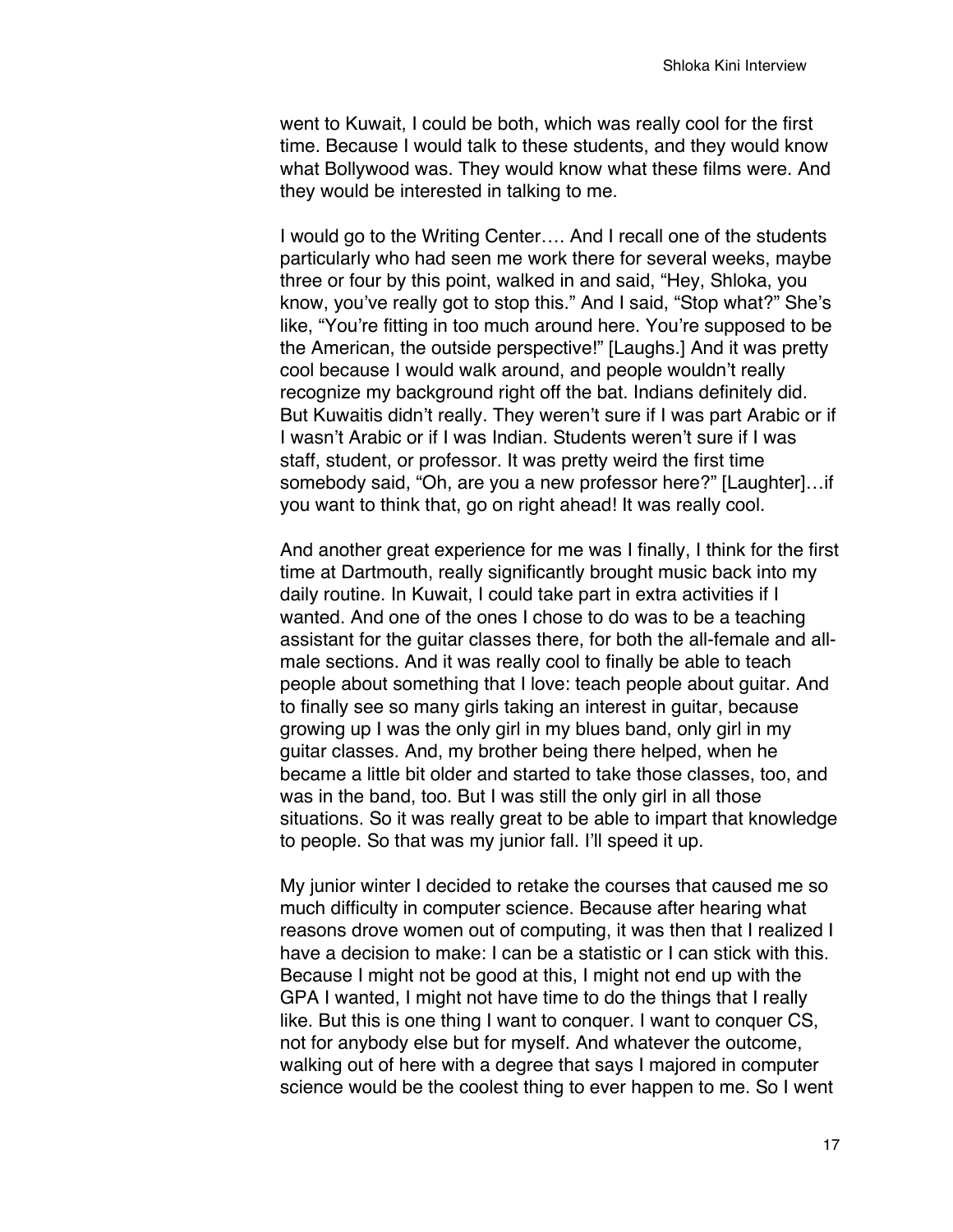back. I retook some of those courses. I balanced my course load a bit more so that I would be able to manage those courses when I retook them. So I retook algorithms in the winter. And that was also when I took my first course with Mary Flanagan, which, you, Cally, were also present in that course. That was really cool because it was one of the few times I got to program outside of the department. I got to program a Kinect Device. It got me interested in HCI.

The spring term I retook Computer Architecture. I also took the Game Design Workshop with Mary. So that was really cool. And I think I was probably finished with all of my distribs by that point. After my spring term, I took that summer and worked at a startup company in Mountain View, California, called Baydin. Which worked on email productivity applications. That was really neat. It was my first job where I actually got to do some serious programming. And I think that experience really gave me some stronger programming chops to work with when I came back to Dartmouth. And also during that summer I got to stay with a family in Sunnyvale. I was renting a room from them. And the woman, she had an eight-year-old daughter who I adored! She was the sweetest thing. And I got to teach her about animation. It was funny because she reminded me so much of myself. So we really, really bonded during that time, too. It was great.

I came back to Dartmouth. My fall term of my senior year, I took four courses. One was in Media Studies: Broadcast Journalism. Two of them, I think—no, three of them were in CS, which was crazy. One of them was my thesis. One of them was bioinformatics, one of my applied courses. And another course was a graduate seminar called Writing and Evaluating Technical Papers for Computer Science, which was a really great class. I'm glad I took it because it taught me a lot about technical writing, and it also taught me a lot about how research works within the computer science community, which was really helpful for me. Now that I have this up here, I can say, those courses I forgot: Spanish. That's what I took my freshman spring and my sophomore fall; I took Spanish. And then…yeah, I got the rest.

Oh yes, I took Acting 1 my winter term of my junior year, which was great. Brought back performance in my life. Made a lot of friends in that class, learned a lot. My spring term I also took Writing and Speaking for Public Policy…of my junior year, which I got to take with the same professor who taught my Writing 5 class, which was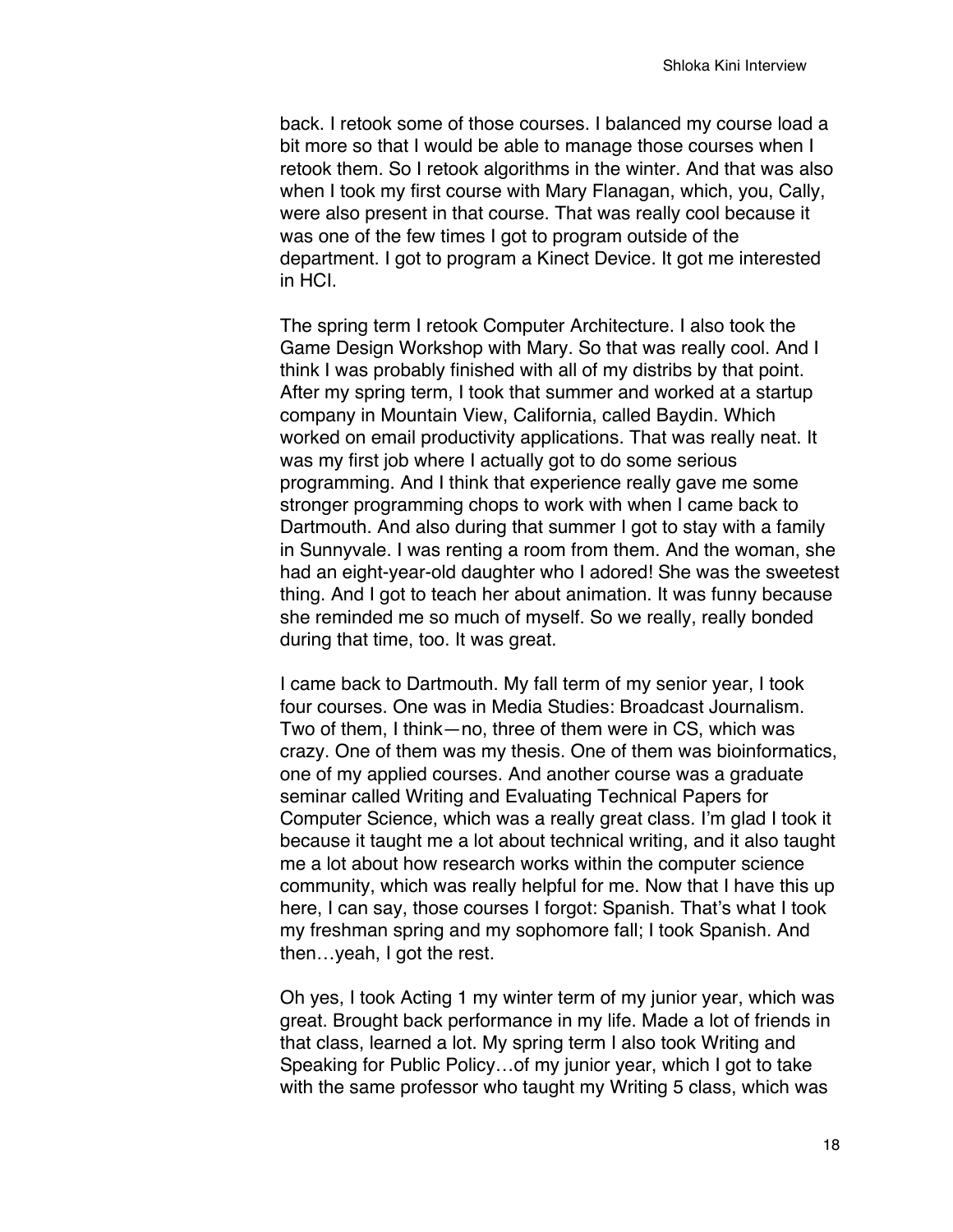really great. My winter term I took a computational linguistics course, which unfortunately did not count for my major. But it was another cool field of computer science I could explore. My thesis again. And then I took an independent study with Mary Flanagan. I was able to make a film and do some game development. And then we're to this term.

WOMICK: Where are we in terms of absolute time? I can't see.

KINI: This one's 52. Oh, like...

WOMICK: Okay.

KINI: Yeah.

WOMICK: So I guess just quickly.... [Laughter]

KINI: I talk too much.

WOMICK: No, that's good. Let's just do some overarching questions before we finish up. Updating your perspective on some things about Dartmouth. Would you say that there is such a thing as the "Dartmouth community"? And if so, who is a part of it?

KINI: Sure. Also if you need me to stay a few minutes longer, I'm fine. But the Dartmouth community… That's a very packed term. There's no one singular Dartmouth community. There are many. And I can say that because part of the reason I think I come from a unique vantage point is because I'm not part of any particular group on campus. So I've sort of moved in and out of these various communities during my time here. With the exception of Dartmouth's fraternity/sorority system. I mean I have my own opinions on it. But I really can't speak for it at all, and I'm not going to try to. Because I've never been a part of that community. I have not really interacted with that community at all. I've heard opinions and accounts from various people I've met on campus. But I haven't personally experienced it. So I can't say if it's good or bad or both. So I'm going to leave that to sit there.

> But I will say that Dartmouth's cultural communities definitely siphon themselves off. For example, one community that I'm fairly involved in is the one surrounding Shanti, which is the student Hindu organization. I know quite a lot of students there. I know several officers and professors and people who are involved there. And I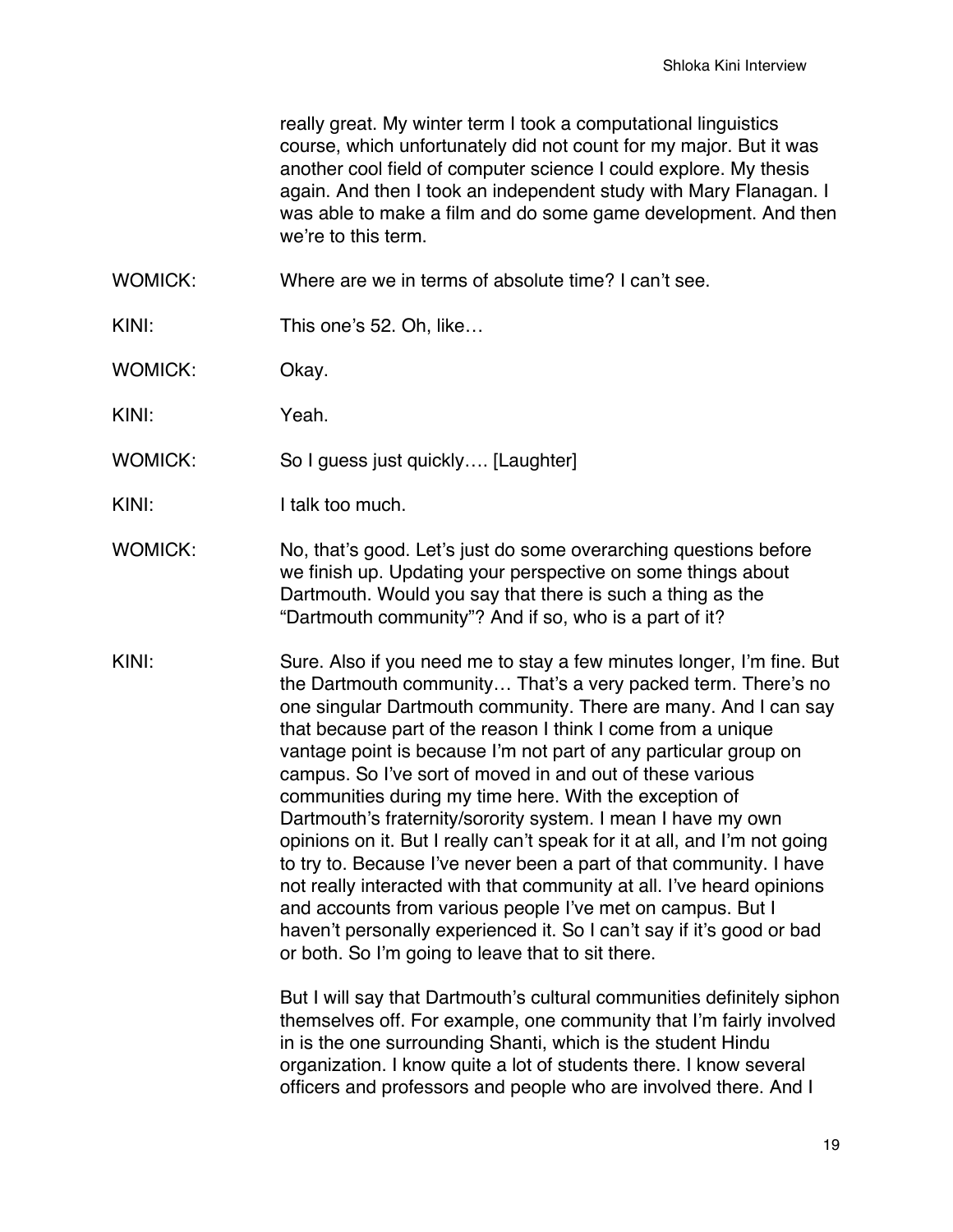will say that community is more in tune with the community outside of Dartmouth College. I don't know if this is true for others…if they're as in tune. But I know definitely that whenever there's an event regarding that organization, there are a lot of people from the community who come. There are a lot of people from the community who are involved. So that in itself is a subsection, I would say, of the Dartmouth community. And I think that's the case with, any religious organization. Those are sections. Then you can also expand that to racial communities or cultural communities. Because I will say that one thing I've noticed…you know these groups, they siphon themselves off into different facets. But collectively they do form a Dartmouth community. They're different pieces of the puzzle, if that makes sense. They're all pieces of the puzzle that fit together to create Dartmouth.

- WOMICK: Okay. How would you say Dartmouth has changed during your time here?
- KINI: Like physically? Or, people-wise? or— Well, lots of things have changed. Um, chief among them being that, like, half the buildings here don't even look like they did my freshman year. I mean Food Court's changed. Collis has changed. Hanover Inn has changed. Blitz is gone! [Laughter] Oh my God! Blitz is gone. So many things have changed at Dartmouth. I will say since my freshman year it's definitely changed. I know my freshman year advisor was somebody whose research in computers I really liked. I really wanted to work with her for the next four years. She left after that year to go to Cornell.

The ethnomusicology professor I told you about went to Washington University after my freshman year. So it's also been, sort of finding new pathways through all of this because a lot of the professors or people that I've worked with my freshman year aren't here anymore, whether that's students or professors. Let me see…

Other than that obviously we had a big administration change. I don't work enough with the Student Council or Assembly or anything to know the students per se. I know personally, I thought it was pretty cool that Jim Kim got nominated to the World Bank. But of course, there's always a small part of me that hoped he would stay for our graduation.

Um, but definitely there were administration changes. I still wonder how many of the initiatives that I heard about my freshman year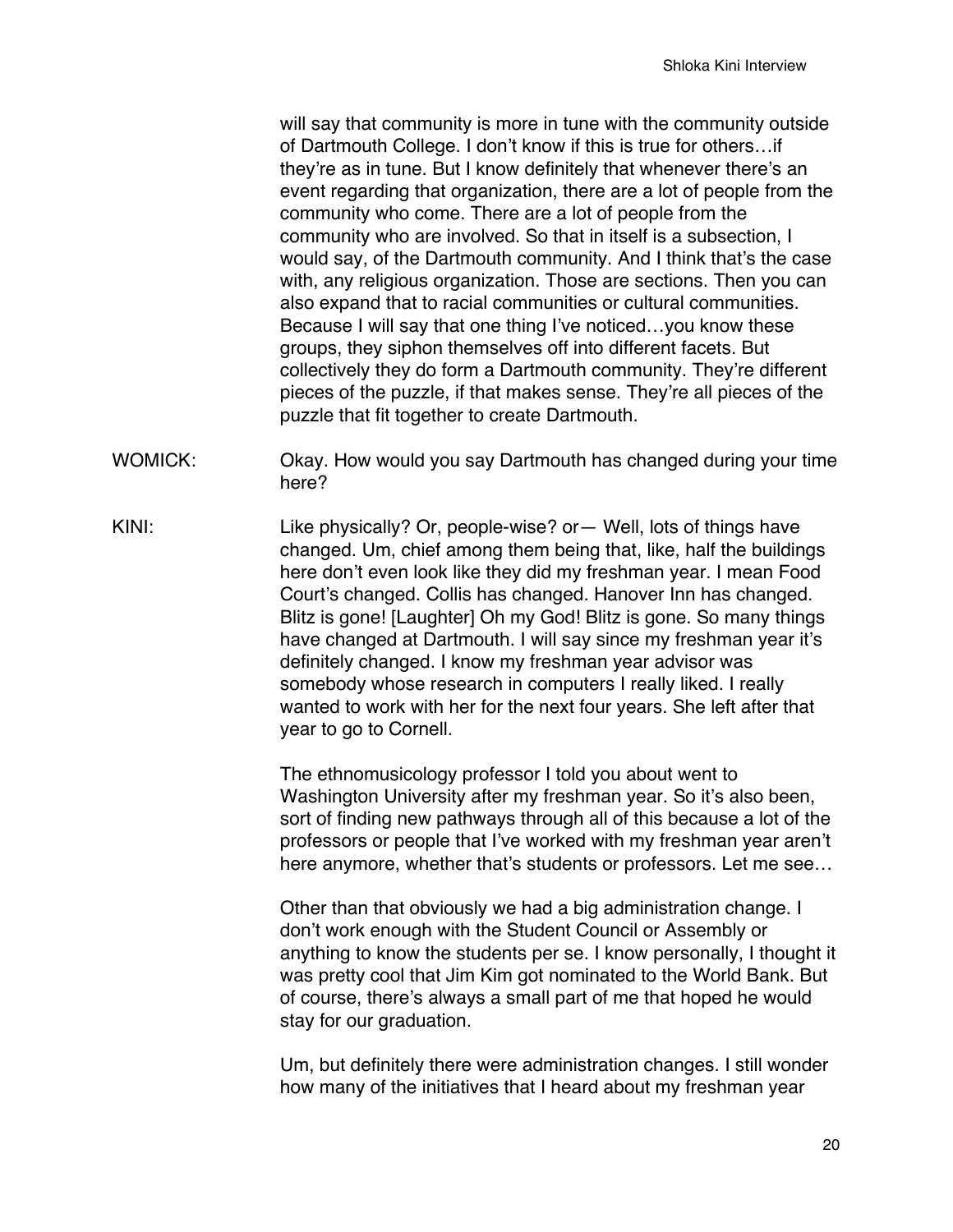have actually taken place. I guess whether that's in terms of, you know, health, or sexual assault, or alcohol…I mean I can't speak for all of these things because these were projects I heard about, from the high-up levels or from *The D*. And you don't really hear about them again or you don't know what impact's been made. I hope they've made an impact.

I'd say a lot of facets of Dartmouth have changed. Dartmouth is constantly changing, which is one of the reasons I sometimes feel like, even though Dartmouth has a lot of traditions, I hope that those traditions will change with time. I mean some of them…they are feasible to keep. But some of them are really not feasible to keep. And those have to change with the times. Because despite tradition, Dartmouth is constantly changing. The world is changing. And just because we're living in a Dartmouth bubble, we need to move with the times, too. Yep.

- WOMICK: What about you? How do you think you've changed during your time here?
- KINI: Oh, completely. Well, because coming from my school system before, I mean I was heavily teased, bullied, and excluded. Didn't have that many friends. I mean I think I only had maybe one friend at a time. And constantly… A lot of my friends would move away. So I never had like one constant friend, you know, through all of my years, even though I was in the same school system.

When I was in elementary school, I had to switch schools to go to a different school program in the fourth grade. So I lost a lot of my friends there. Then the same thing happened from elementary school to middle school. Middle school, around eighth grade, my friend left. I mean it was a series of events. But the result of it being, because I was studying so much and because I had very few friends, I didn't have a very active social life. I mean not to say I didn't talk to people. I did try whenever I could in school. But I never really met students outside of school. Those were like two separate domains. So coming here where school and home is sort of mashed into one, was very odd for me.

So socially, I mean I didn't really have a group or anything, like I said. And I mean that never really bothered me before. But after all a while you wonder about how you build up a support network and how you build in that time into your life. Because I never had to build in that time in my life before. Now it was something I actually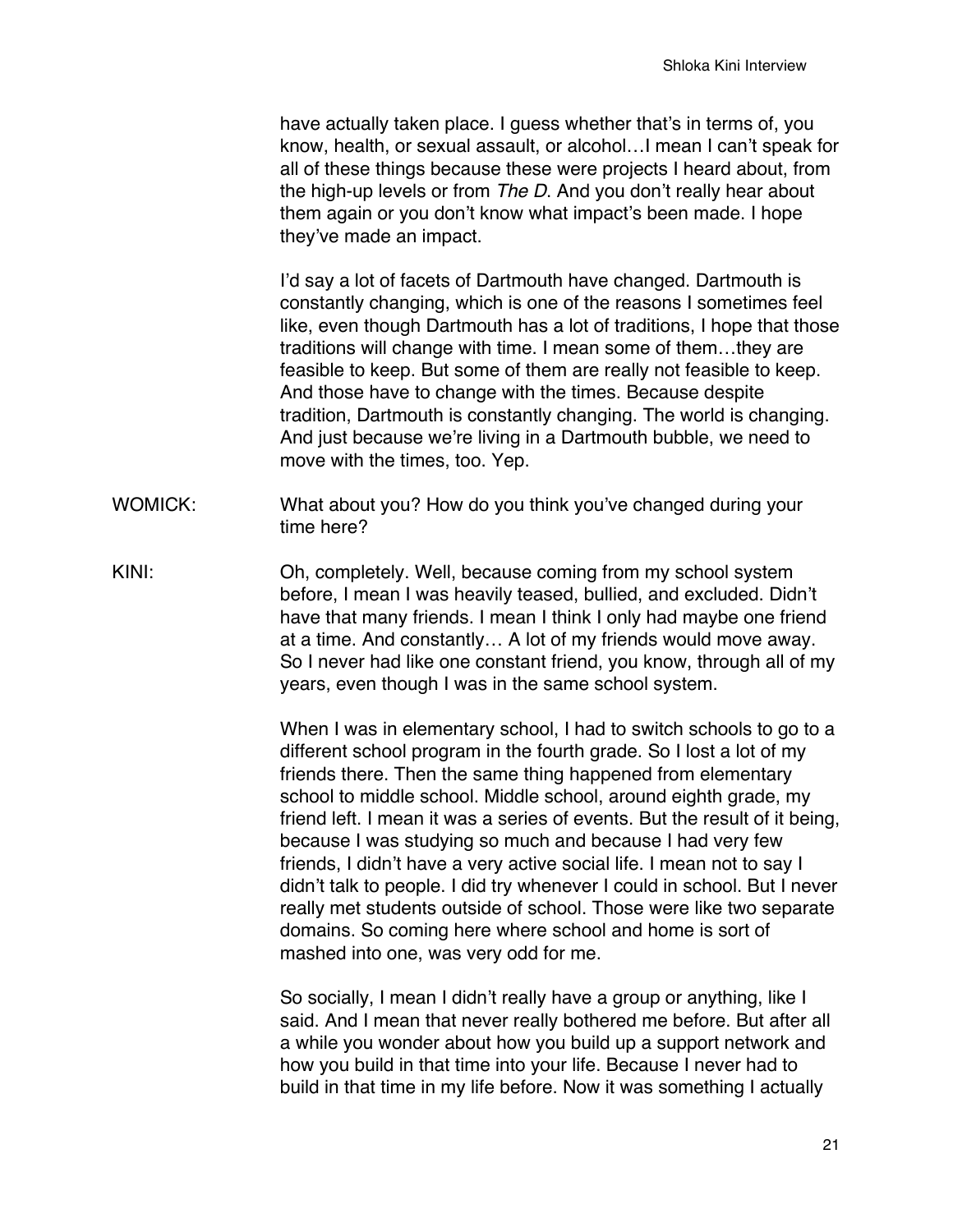effectively made an effort to do. And I'd say there were several, in my mind, initiatives I took to sort of make my active life a little bit more social. So I definitely see that was a big thing.

My advocacy, I think, for…. I don't know if it's women's rights. I mean I've always bee an advocate for women's rights. But I've never been as actively involved as I am now with at least the Women in Computing Initiative. And the Women in Computer Science Club that I helped create. So that's definitely one thing. I've definitely seen the worth of my persistence now after having gone through computer science. Because I never imagined that this was how things would turn out. But I'm glad that I've learned a lot more about myself in the process.

And I guess encountering different facets of the Dartmouth community has made me more aware of myself than anything else in terms of what I value and what I consider to be good about myself. And in general, to be less judgmental about people. Because from all of the people I've met at Dartmouth, they've all been wonderful. And, I think up 'til maybe high school, I would always have a lot in common with the people that I would deal with on a daily basis. But now you meet people from all different walks of life, from all different experiences. And you know, when you're overwhelmed that much—with so much diversity, you love to categorize and classify people because that's easier to understand in your brain. But to be much more accepting of people and to be much more open to people, that's definitely one thing that's changed about me.

- WOMICK: Looking ahead, how do you see yourself being involved with Dartmouth after graduation?
- KINI: Sorry. I didn't understand the question.
- WOMICK: How do you see yourself being involved with Dartmouth after graduation?
- KINI: Hmm. That's a good question. Well, I will be staying pretty close by. I mean I'm working in Boston after graduation for a few years. I don't know what's going to happen after that. But definitely will try to come to reunions if it's feasible. [Laughs] I will try to stay in touch with as many Dartmouth friends that I have as possible. And of course social networking helps with that, especially because people are going off in so many different directions. But, I don't think I know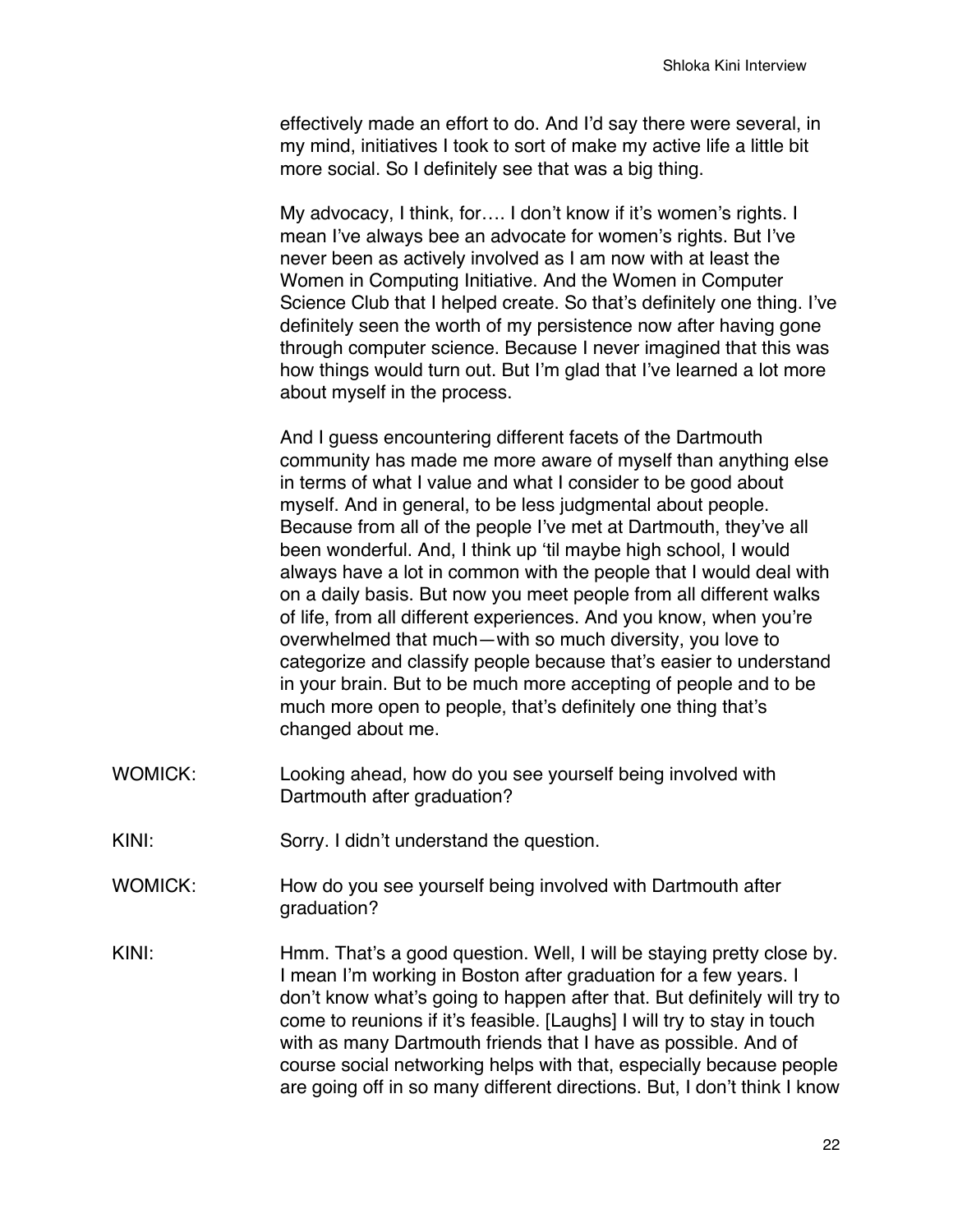enough about the alumni community yet to see what that really involves. But I hope to continue to be supportive of Dartmouth. And if I do well in my life, which I hope, then I would definitely want to give some of that back to Dartmouth.

Because there's definitely so much potential for Dartmouth, whether it's to change or to make it a more welcoming community or you know, to draw students. Because there's—despite so many of the things that have been going on in the news, whether locally or nationally, there's a lot of good in Dartmouth, too. And despite the media representation of Dartmouth like *Animal House* and the fraternity life, there's an entire other side to Dartmouth that you don't see until you come here, which I really think should be brought out more.

- WOMICK: Is there anything we haven't talked about yet that you would like to cover before the machine's gone?
- KINI: I don't think so unless there's any questions you have. [Laughs]
- WOMICK: Just anything, you know, if there's anything you want on the record for history.
- KINI: Oh, wow! That's a big deal. [Laughs] Uh… I don't really think there is anything. I mean the difficult thing to say about Dartmouth in the larger context is it is always changing. I mean…somebody may have a great experience. Somebody may have a bad experience. But that might just be because the professor that you loved wasn't there when another person comes to Dartmouth. So it's constantly changing. I mean I don't think even I was—in high school fervently behind an institution, having all of this pride in my institution. And I suppose that's just because maybe I'm a little bit too realistic looking at things, seeing the whole picture. Because, you know, no school's perfect. And I think, in light of recent events, that has been made amply clear by both the administration and the students. But, the fact that people care…I'm hoping will make a difference in the community.

Speaking personally, I've really enjoyed my time at Dartmouth just because it has been a great process in self-reflection. It has helped me grow so much…not just going to school far away from home. But iust meeting new people and having new experiences. And definitely I've picked up some coding along the way, which is good.